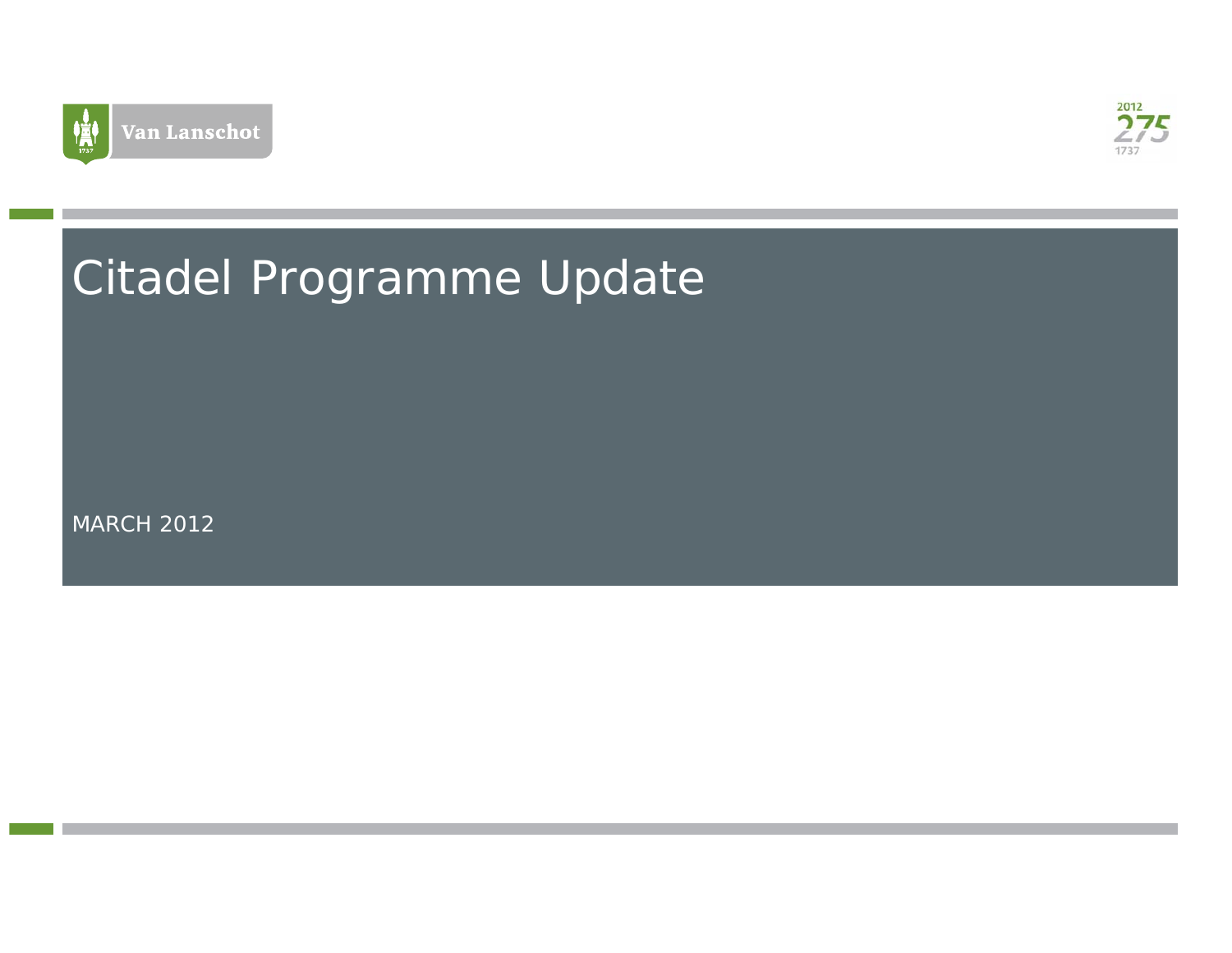- **Citadel programme summary**
- Citadel 2010-I performance
- Dutch housing market
- Annexes

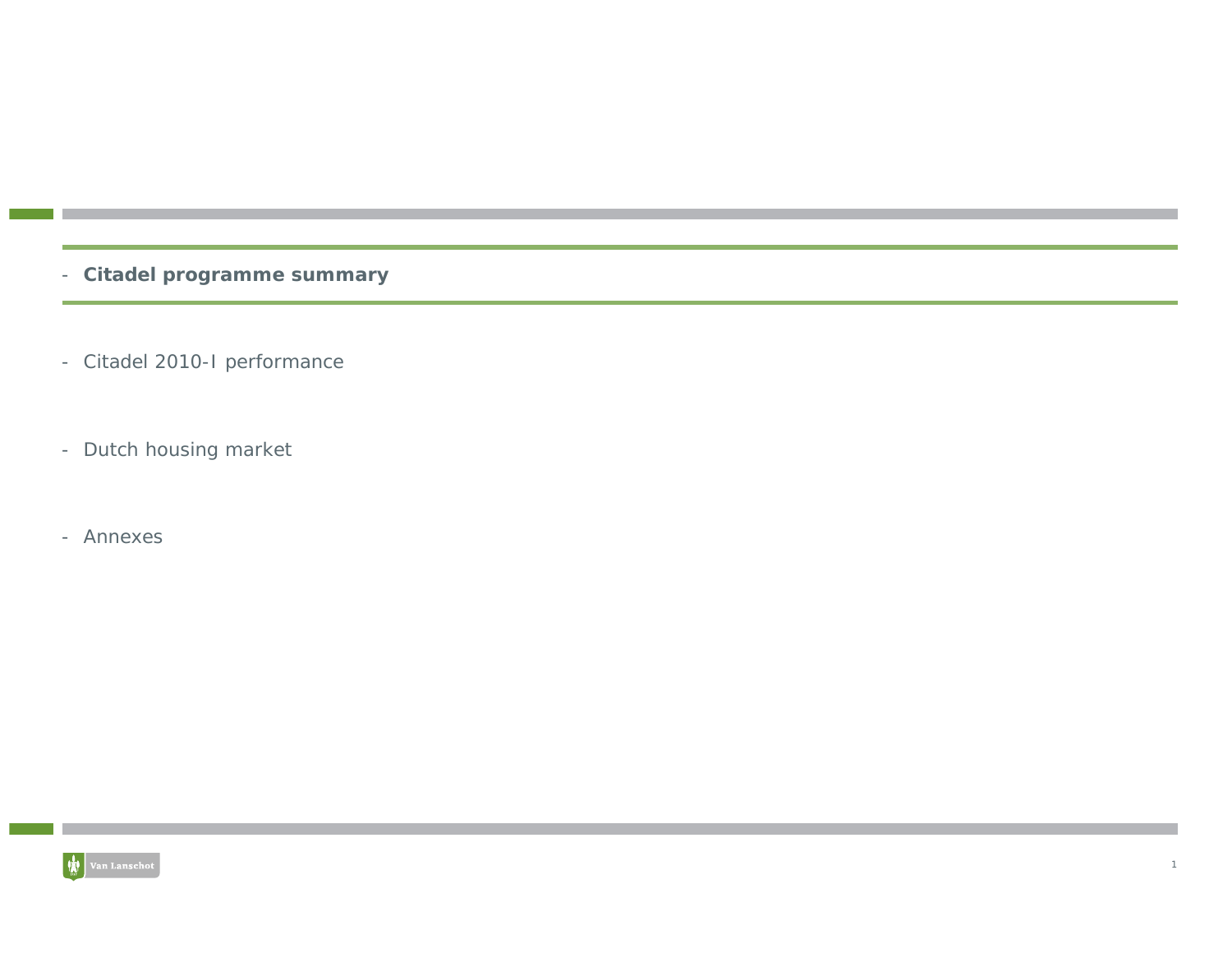# Citadel programme at a glance

- There are currently three transactions outstanding under the Citadel programme
	- Citadel 2010-I Class A1 fully placed / Class A2 partly placed
	- Citadel 2010-II retained
	- Citadel 2011-I retained
- The Citadel 2010-I transaction was partly placed in the market in Q4 2010.
- Citadel 2010-I is the securitisation of a € 1,237bn pool of prime Dutch residential mortgage loans:
	- Class A1 (Remaining WAL\*: 0.8 yrs) and Class A2 notes (Remaining WAL\*: 3.3 yrs)
	- -Size placed in 2010: Class A1  $\in$  247.4m and Class A2  $\in$  500m
	- Class A1 and A2 rated AAA/AAA by S&P and Fitch (Class B also rated AAA by S&P)
	- Class B-E notes are retained by Van Lanschot



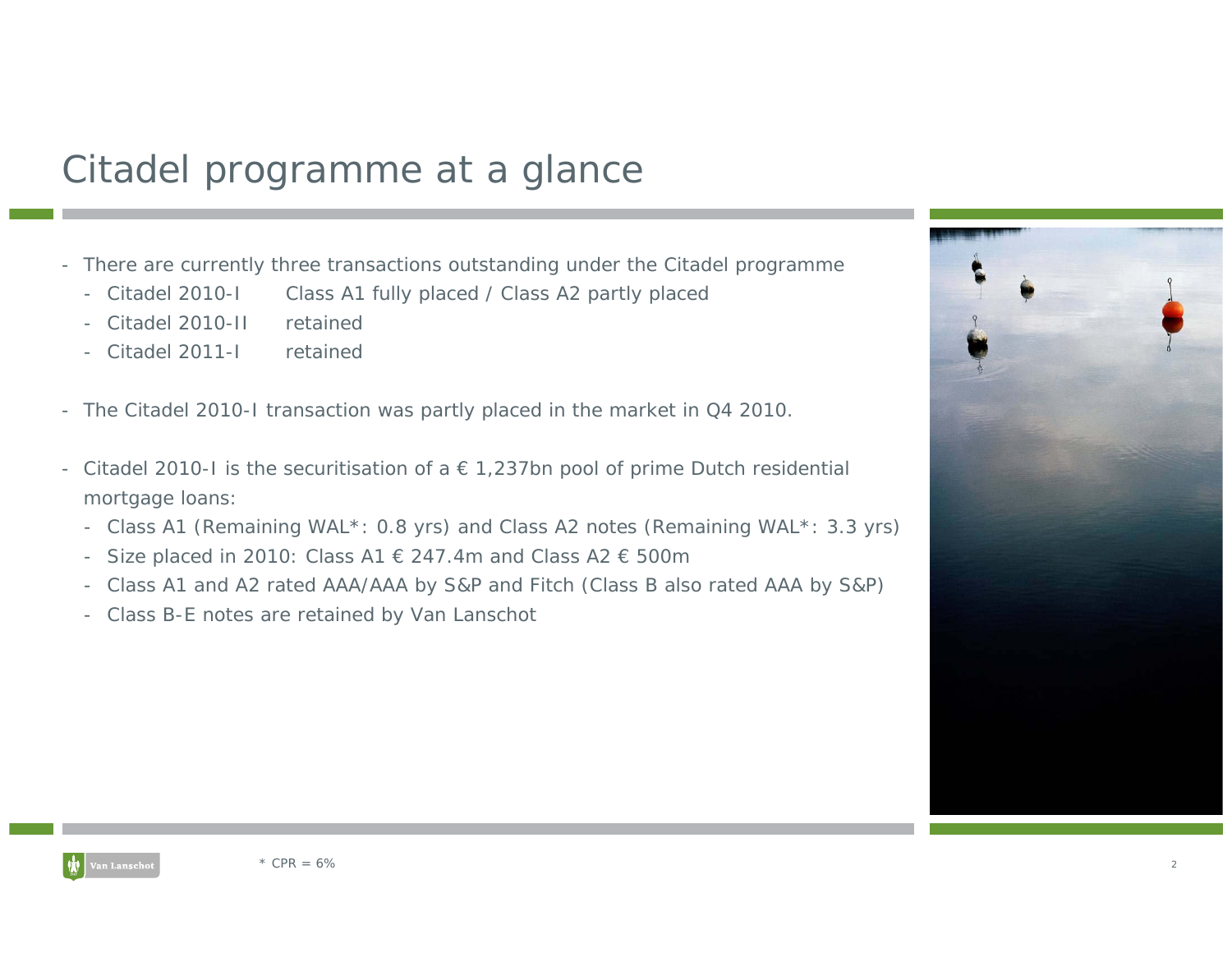# Transaction highlights Citadel 2010-I

| <b>Experienced</b><br>Originator | Van Lanschot (A-/A- stable) is a private bank focusing on high net-worth clients<br>Van Lanschot is an experienced originator and servicer<br>Van Lanschot has very low historical losses on the mortgage portfolio                                                                                                                                                                                                                                                                                                                                                                                                                                                                                                                                                 |
|----------------------------------|---------------------------------------------------------------------------------------------------------------------------------------------------------------------------------------------------------------------------------------------------------------------------------------------------------------------------------------------------------------------------------------------------------------------------------------------------------------------------------------------------------------------------------------------------------------------------------------------------------------------------------------------------------------------------------------------------------------------------------------------------------------------|
|                                  |                                                                                                                                                                                                                                                                                                                                                                                                                                                                                                                                                                                                                                                                                                                                                                     |
| <b>Robust Structure</b>          | Excess spread of 50bps p.a. guaranteed in the interest rate swap provided by<br>Rabobank (AA/Aaa/AA) (S/M/F)<br>Non-amortising reserve account funded by the proceeds of the Class E notes which<br>is equal to 1.00% of the Class A-D notes ( $\in$ 12.4m)<br>Liquidity facility of 1.25% of the outstanding Class A-D notes with a floor of 0.50%<br>of the Class A-D notes at closing ( $\epsilon$ 6.2m) provided by Rabobank<br>Transaction is rated in accordance with the latest rating agency criteria<br>Transaction is structured bankruptcy remote from Van Lanschot with (i) credit<br>enhancement and (ii) collateral account to cover set-off and other claim exposure<br>above 10% of the initial pool balance (if Van Lanschot is rated less than A) |
| <b>Strong Collateral</b>         | $\epsilon$ 1.237bn pool of prime Dutch residential mortgage loans<br>$\bullet$<br>All mortgage loans originated by Van Lanschot (i.e. no intermediaries)<br>Static pool, only further advances subject to strict criteria<br>$\bullet$<br>All life insurance policies provided by third parties                                                                                                                                                                                                                                                                                                                                                                                                                                                                     |

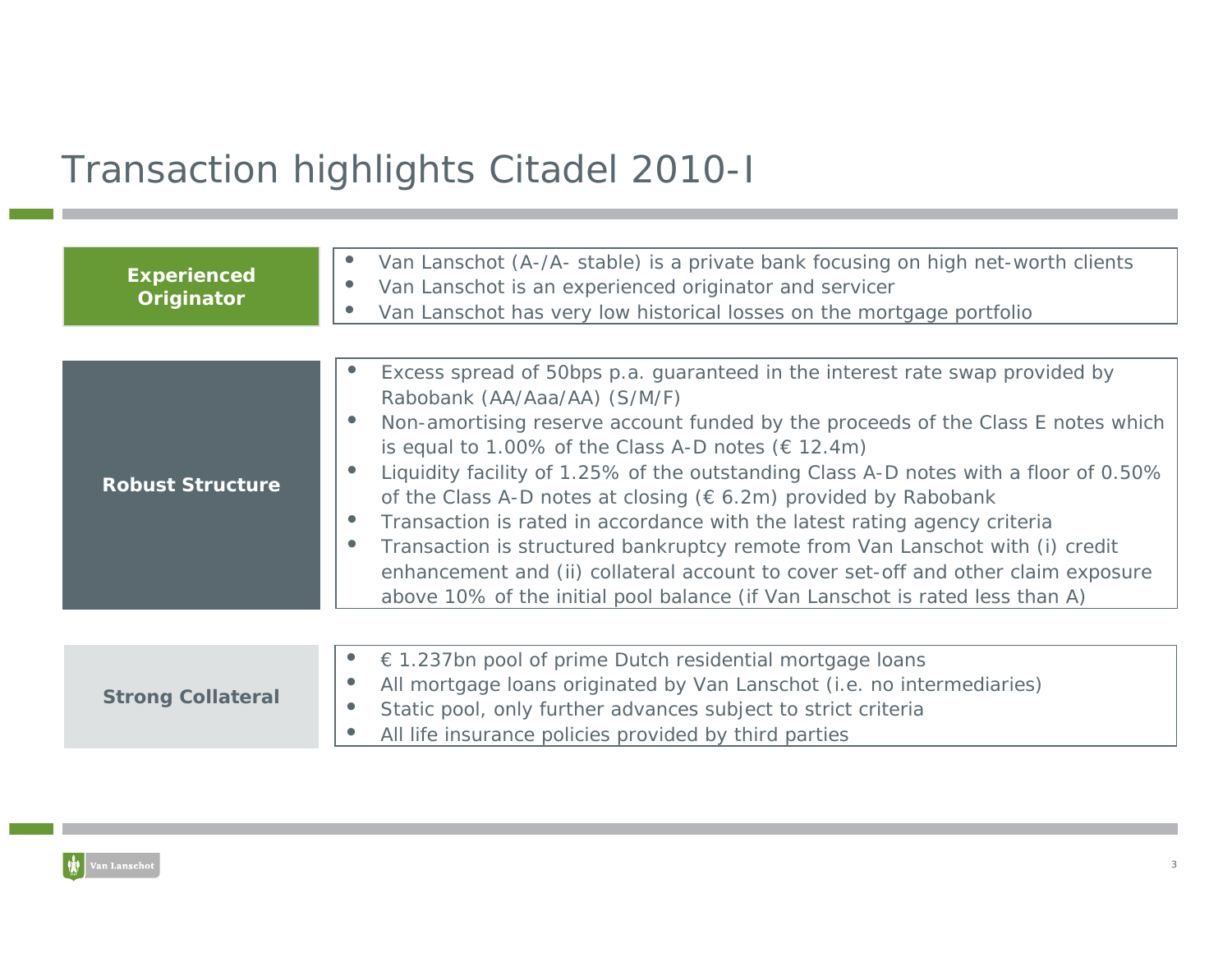# Capital structure of Citadel 2010-I as at 27-02-2012

|          | Amount $(\epsilon)$ | Ratings (S/F) | Credit<br>Enhancement* | Remaining<br>WAL** | Expected<br>Maturity *** | Legal Final<br><b>Maturity</b> | Coupon               | Step-up Coupon  |
|----------|---------------------|---------------|------------------------|--------------------|--------------------------|--------------------------------|----------------------|-----------------|
| Class A1 | 86,857,192          | AAA/AAA       | 20.10%                 | 0.8                | Aug-13                   | $Nov-42$                       | <b>PLACED</b>        | <b>PLACED</b>   |
| Class A2 | 753,350,000         | AAA/AAA       | 20.10%                 | 3.3                | Aug-15                   | $Nov-42$                       | <b>PARTLY PLACED</b> | PARTLY PLACED   |
| Class B  | 75,450,000          | AAA/NR        | 14.00%                 | 3.5                | Aug-15                   | $Nov-42$                       | <b>RETAINED</b>      | <b>RETAINED</b> |
| Class C  | 129,900,000         | $A - /BBB$    | 3.50%                  | 3.5                | Aug-15                   | $Nov-42$                       | <b>RETAINED</b>      | <b>RETAINED</b> |
| Class D  | 30,900,000          | ΝR            | $.00\%$                | 3.5                | Aug-15                   | $Nov-42$                       | RETAINED             | <b>RETAINED</b> |
| Class E  | 2,362,972           | <b>NR</b>     |                        |                    |                          | $Nov-42$                       | <b>RETAINED</b>      | <b>RETAINED</b> |

\*) Includes the reserve account of 1% of the Class A-D notes and excludes the excess spread of 50bps p.a.<br>\*\*) Based on CPR of 6%, no defaults and delinguencies

Based on CPR of 6%, no defaults and delinquencies

\*\*\*) There will be a step-up and call option on the Quarterly Payment Date falling in August 2015

| <b>WAL</b> scenarios | <b>CPR 0%</b> | <b>CPR 2%</b> | <b>CPR 4%</b>  | <b>CPR 6%</b> | <b>CPR 8%</b> | <b>CPR 10%</b>    | <b>CPR 12%</b> |
|----------------------|---------------|---------------|----------------|---------------|---------------|-------------------|----------------|
| Class A1             | $3.4$ yrs     | $2.0$ yrs     | .1 vrs         | $0.8$ yrs     | $0.6$ yrs     | $0.5$ yrs         | 0.5 yrsl       |
| Class A2             | $3.5$ vrs     | $3.5$ yrs     | 3.4 vrs<br>. ب | $3.3$ yrs     | $3.2$ yrs     | <b>Vrs</b><br>. J | .9 yrs         |

### **Main assumptions for weighted-average life (WAL) calculations**

- Redemption at first call date in August 2015
- No arrears
- No losses

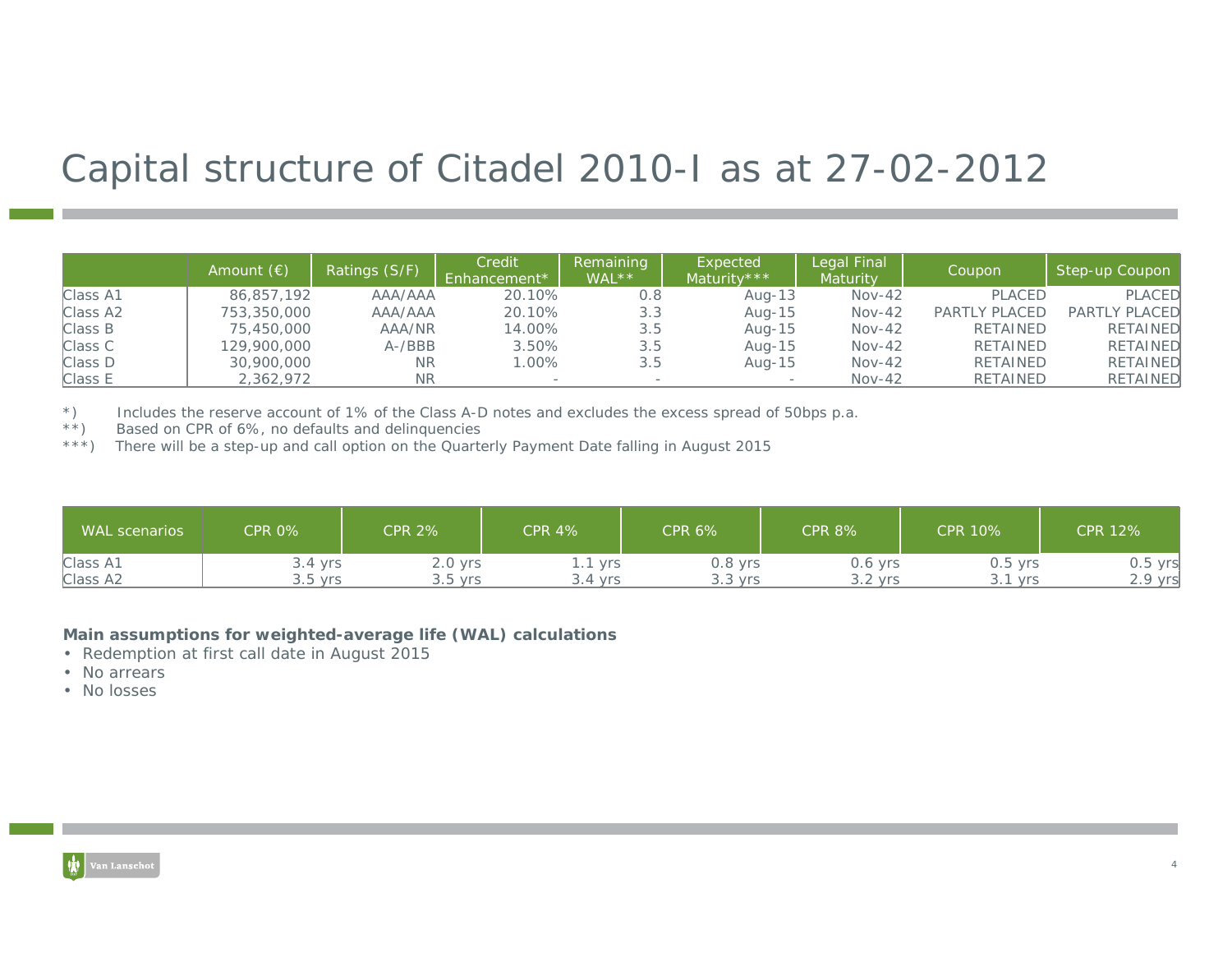# Key structural features of Citadel 2010-I

### **Set-off risk is effectively mitigated**

- •Only 9.00% life mortgage loans in the pool and Van Lanschot does not provide life insurance itself
- •All investment portfolios are held in the name of the borrower i.e. held bankruptcy remote from Van Lanschot
- •No savings mortgage loans and no loans with construction deposits included in the pool
- • Transaction is structured bankruptcy remote from Van Lanschot with (i) credit enhancement and (ii) collateral account to cover set-off exposure above 10% and other claim exposure above 10% of the initial pool balance (as long as Van Lanschot is rated less than A by Fitch or S&P)
	- ¾ Currently deposits are 8.48% and the other claim exposure is 6.1% of the pool

### **Interest Rate Swap**

- $\bullet$  Rabobank (AA/Aaa/AA) as swap counterparty will provide a swap to the Issuer to hedge the mismatch between the interest on the mortgage loans and the coupon on the notes
- $\bullet$ Excess spread of 50bps p.a. is guaranteed in the swap

### **Liquidity Facility**

• Liquidity facility of 1.25% of the outstanding Class A-D notes with a floor of 0.50% of the Class A-D notes (€ 6.2m) provided by Rabobank (AA/Aaa/AA)

### **Reserve Fund**

•The reserve fund of 1.00% of Class A–D notes will be fully funded at closing and will not amortise

### **Account Bank & GIC**

•Provided by Bank Nederlandsche Gemeenten (AAA/-/AAA)

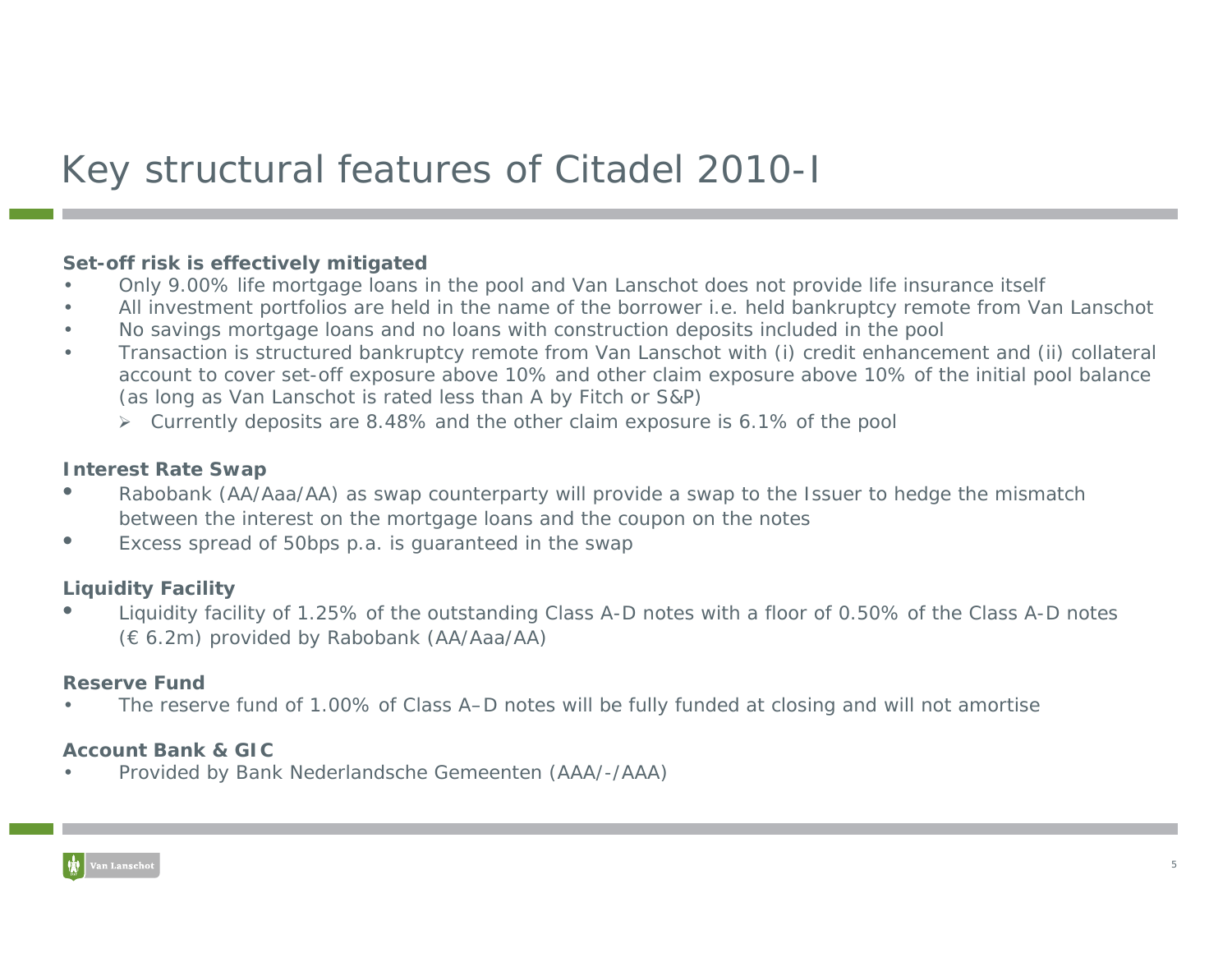- Programme summary
- **Citadel 2010-I Performance**
- Dutch housing market
- Annexes

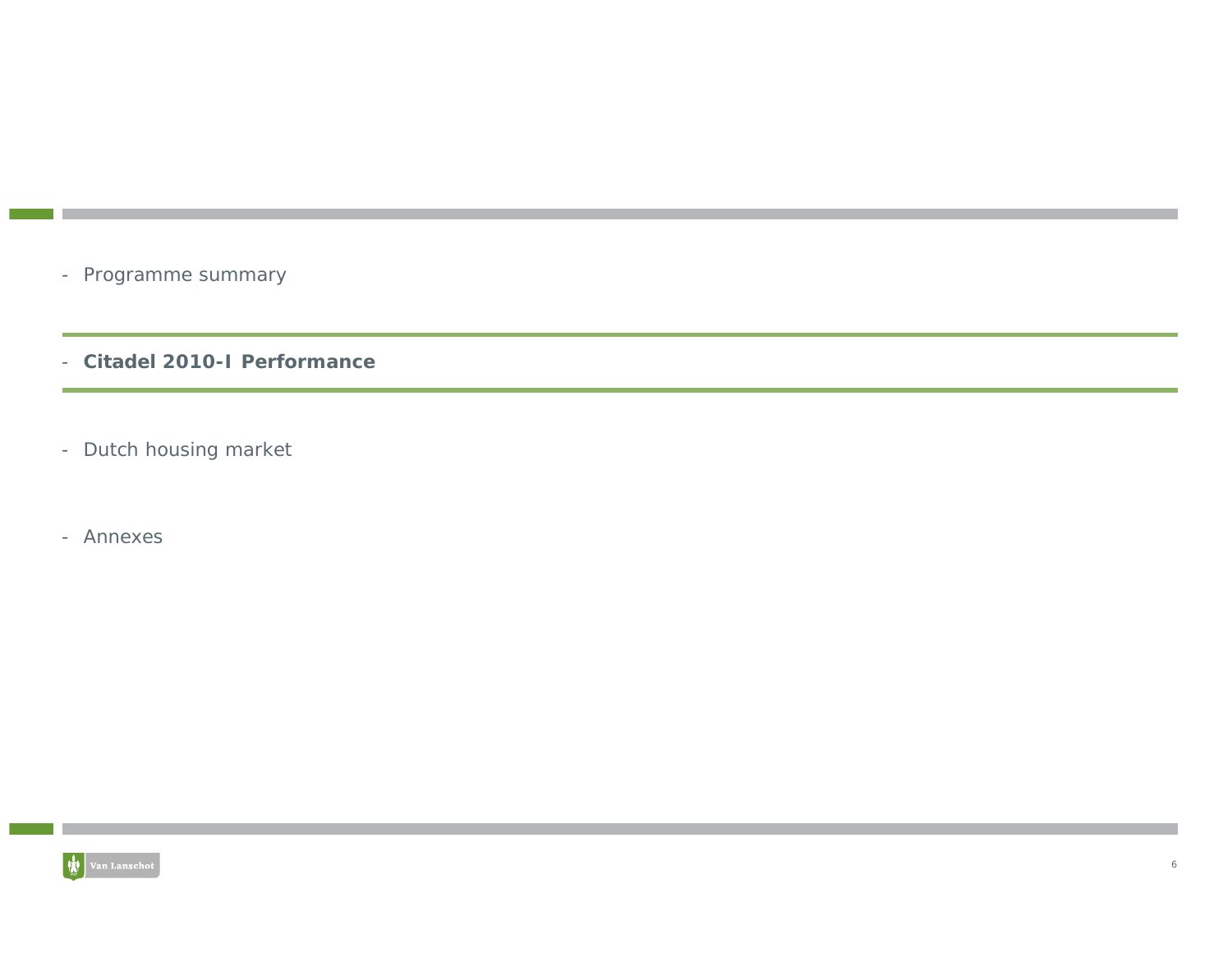# Highlights and pool characteristics of Citadel 2010-I

- **Positrical Characteristics as a per 31 AP**  $\sim$  31 January 2012 and 31 January 2012 -
- -Above average prepayments
- No losses and low arrears
- -Low risk borrowers, reflecting the bank's target client group of high net worth individuals

### **Pool Characteristics as at 31-01-2012**

| Principal amount                     | €1,076,452,995 |
|--------------------------------------|----------------|
| Number of loans                      | 2,245          |
| Number of loan parts                 | 4,035          |
| Average principal balance (borrower) | € 479,489      |
| Average principal balance (parts)    | € 266,779      |
| Minimum current interest             | 1.62%          |
| Maximum current interest             | 6.65%          |
| <b>WA</b> interest                   | 4.50%          |
| WA seasoning (yrs)                   | 6.59           |
| WA maturity (yrs)                    | 23.06          |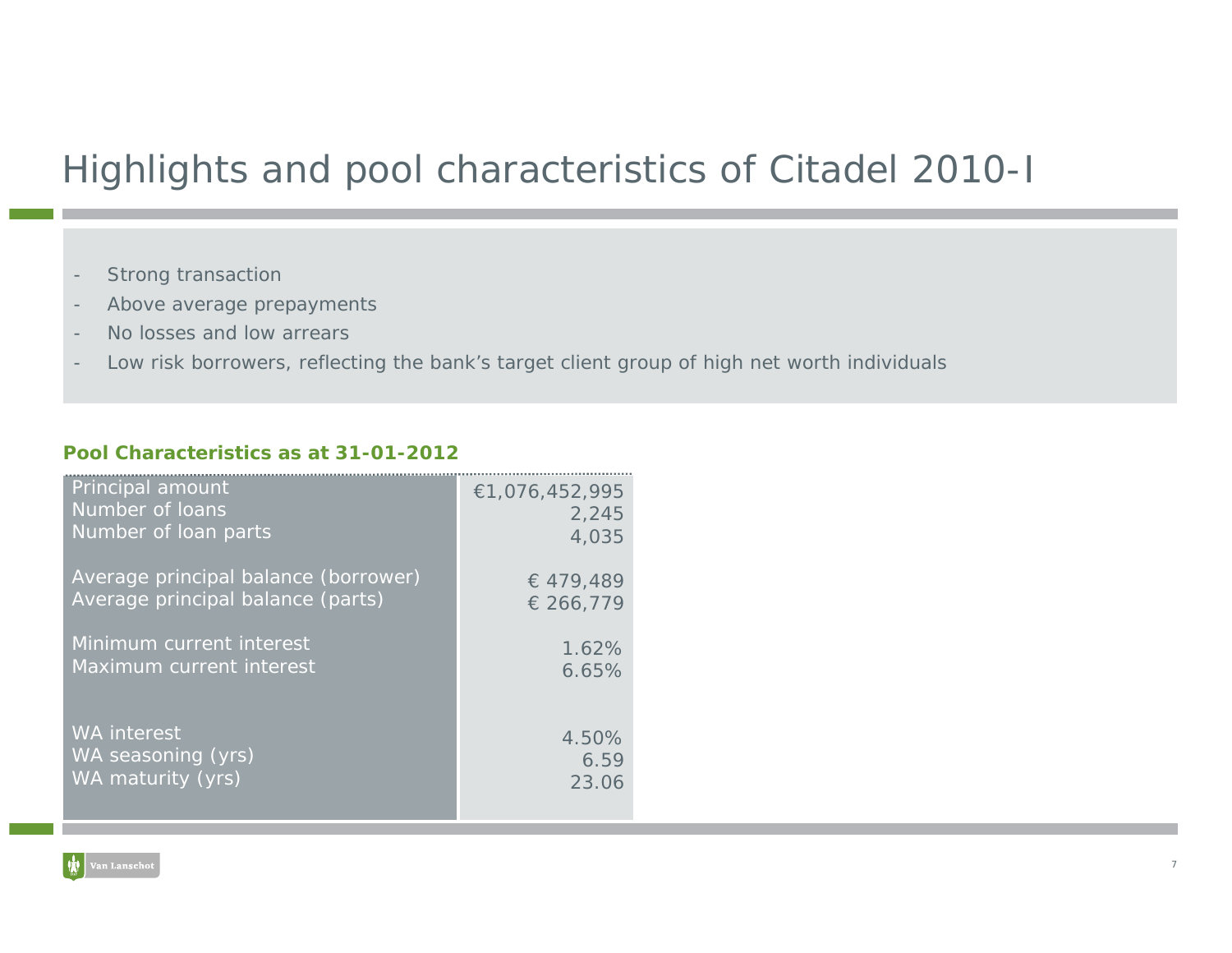# Loan type and size reflects the type of borrower and the tax treatment of mortgage interest in the Netherlands

### **Breakdown by mortgage loan type\* Breakdown by mortgage loan size\***



- Large proportion of interest-only loan parts reflects the tax-deductibility of mortgage interest in the **Netherlands** 

### **20%18%16%14%12%10%8%6%4%2%0%**200-300 300-400 400-500 500-600 600-700 2.000 **< 100** 700-800 800-900 900-1000 000-1.500 500-2.000 **> 2.000**00-200 **100-200 200-300 300-400 400-500 500-600 600-700 700-800 800-900 900-1000 1.000-1.500 1.500-2.000**  $\wedge$

- Van Lanschot's target group clients are high net worth individuals
- Average loan size is therefore higher than average for the Dutch market as a whole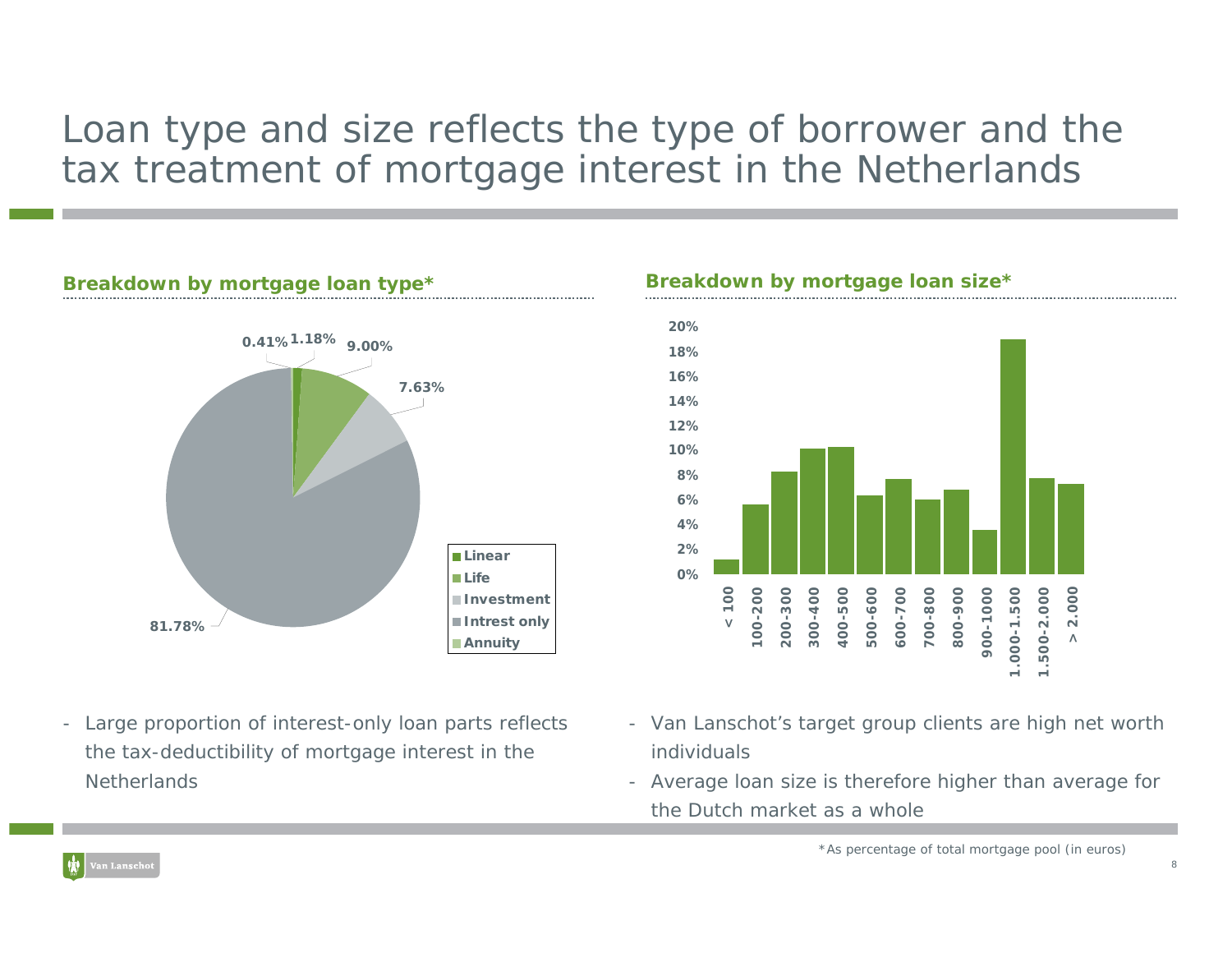# Pool characterised by high interest rates

### **Breakdown by interest rate\***



- Lowest rate 1.62% highest rate 6.65%

- Weighted average interest rate 4.5%



**Breakdown by interest reset year\***

- Large portion of the loans subject to interest reset in the coming years
- 69% of mortgage pool has a fixed interest rate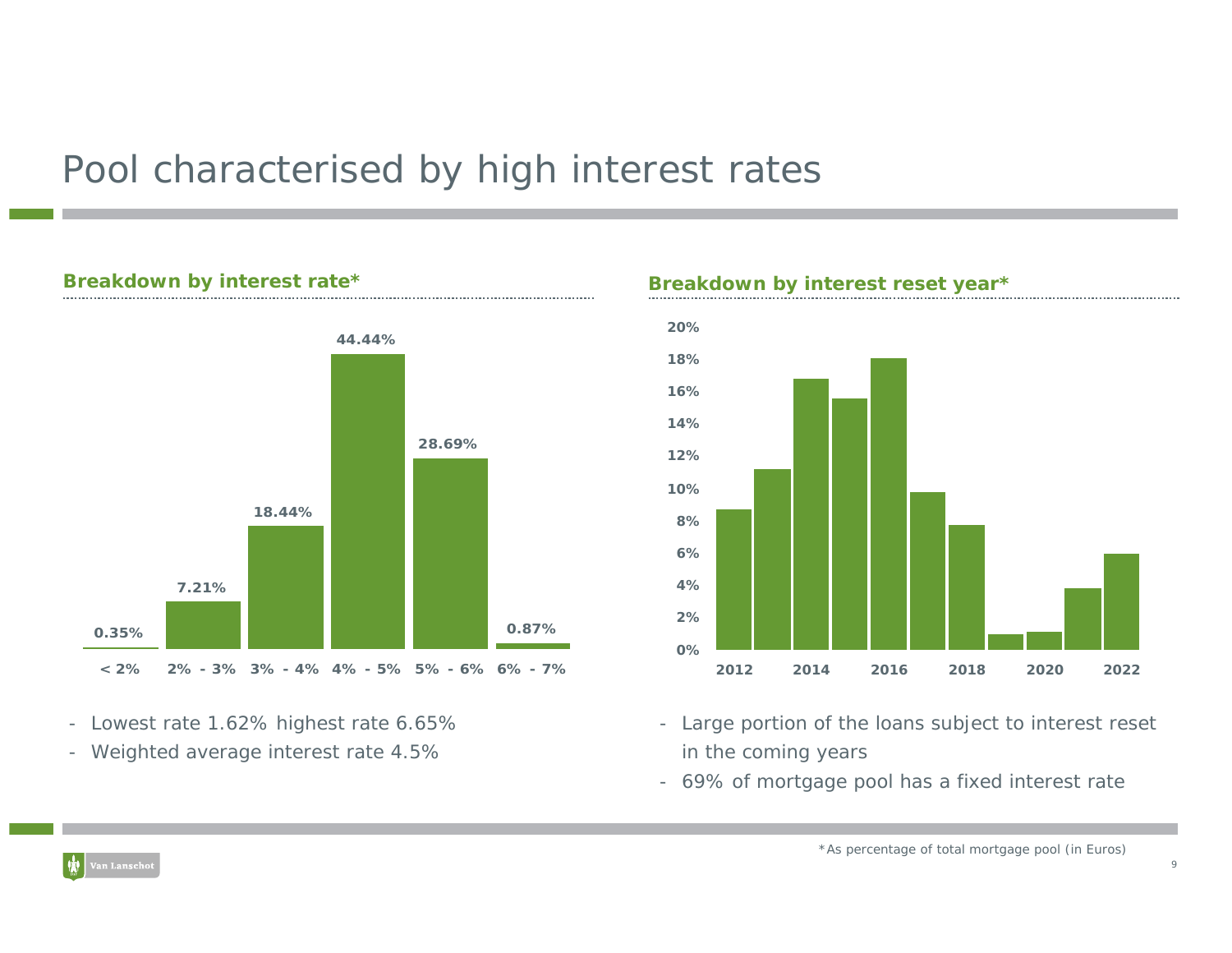# High level of prepayments, partly due to household deleveraging

- -Citadel 2010-I life CPR of 7.5 %
- -Prepayments are higher than the CPR of 6% originally calculated
- -Prepayments have increased given ongoing deleveraging of Dutch households
- -This trend is stronger among high net worth clients due to the greater availability of assets





### **Annualised CPR**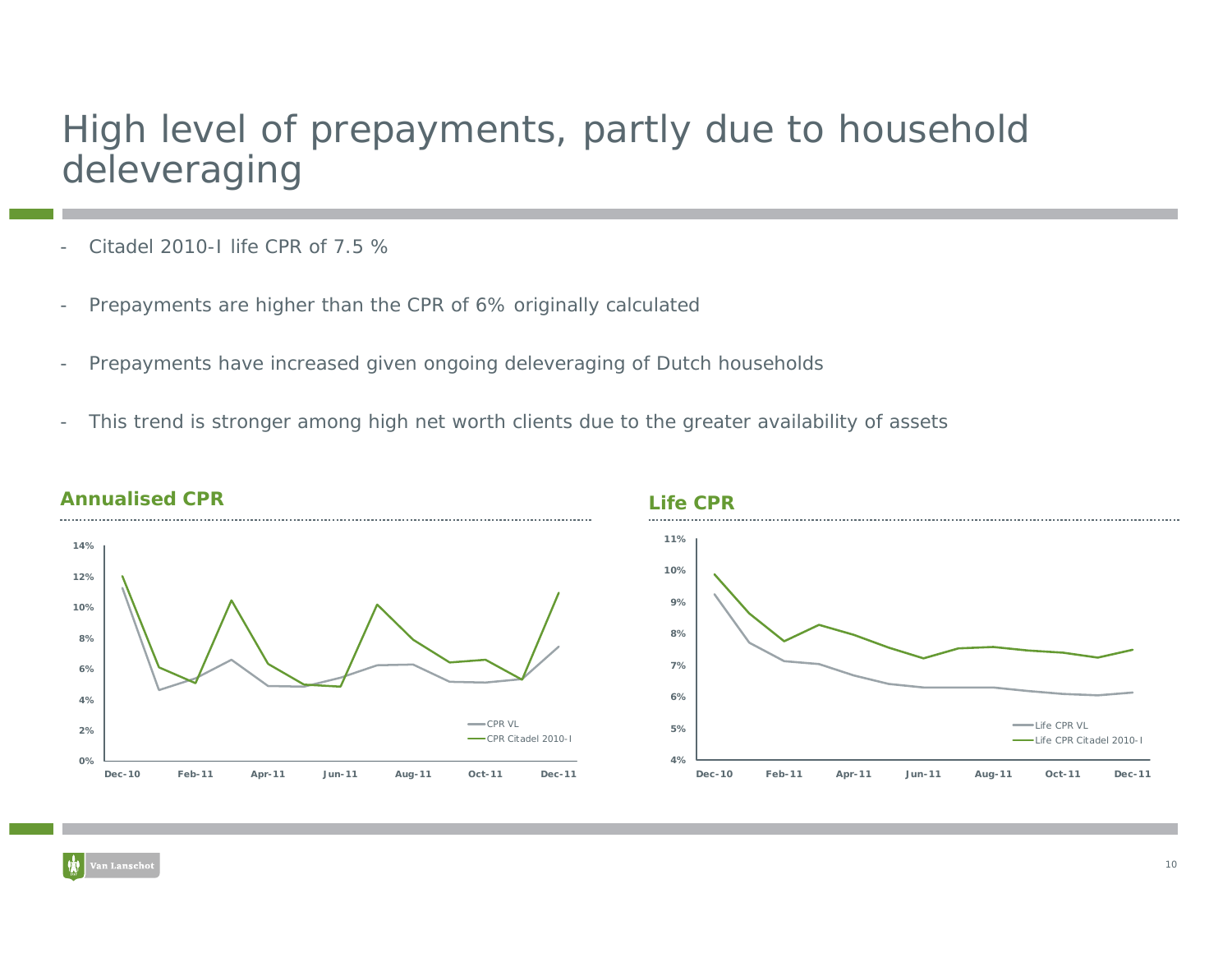# High level of prepayments, partly due to household deleveraging

- Very limited arrears
- Most arrears are in the 30-60 days bucket
- No defaults since closing
- No losses since closing

### **Percentage of mortgages in arrears befaults since closing**

### **0.00%0.20%0.40%0.60%0.80%1.00%1.20%Q3 2010Q4 2010Q1 2011Q2 2011Q3 2011Q4 2011**90+ days 60-90 days 30-60 days

| Number of Loans<br>Defaulted during<br>the Period | Percentage of<br>Number of<br>Performing Loans<br>Outstanding (2)<br>(%) | <b>Principal Balance</b><br>of Loans<br>Defaulted<br>during Period                          | Percentage of<br>Scheduled Balance<br>of Performina<br>Loans $(2)$<br>$(\%)$ | <b>Recoveries</b><br>during Period on<br>Defaulted Loans | Recoveries as a<br>Percentage of<br><b>Current Balance</b><br>of the Defaulted<br>Loans (2) (%) |
|---------------------------------------------------|--------------------------------------------------------------------------|---------------------------------------------------------------------------------------------|------------------------------------------------------------------------------|----------------------------------------------------------|-------------------------------------------------------------------------------------------------|
| $\Omega$                                          | $0.000\%$                                                                | $\Omega$                                                                                    | $0.00\%$                                                                     | $\Omega$                                                 | $0.00\%$                                                                                        |
| Number of Loans<br>Defaulted since<br>Closina     | Percentage of<br>Number of Loans<br>at Closing                           | <b>Principal Balance</b><br>of Loans Defaulted<br>since Closing at<br><b>Defaulted Date</b> | Percentage of<br>Scheduled<br><b>Balance</b><br>at Closing                   | Recoveries<br>since Closing on<br>Defaulted Loans        | Recoveries as a<br>Percent. of Princip.<br>Oustanding<br>on Defaulted                           |
|                                                   | (%)                                                                      |                                                                                             | $(\%)$                                                                       |                                                          | Loans (3) (%)                                                                                   |
|                                                   | $0.000\%$                                                                |                                                                                             | $0.00\%$                                                                     | $\Omega$                                                 | $0.00\%$                                                                                        |

\* At the beginning of the quarter

11\*\* As a percentage of outstanding balance of all defaulted loans at the default date



 $1.1.1.1.1.1$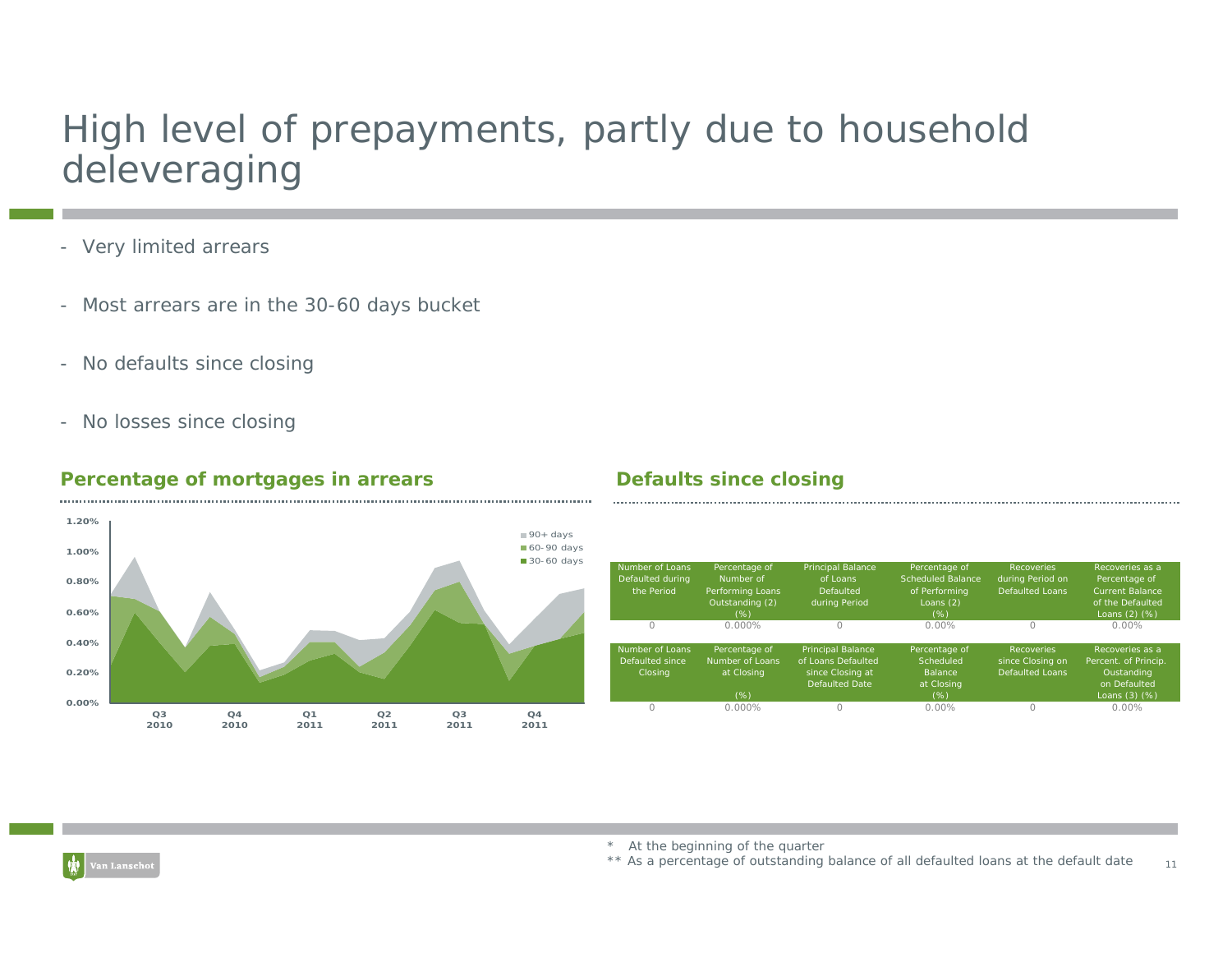- Programme summary
- Performance
- **Dutch housing market**
- Annexes

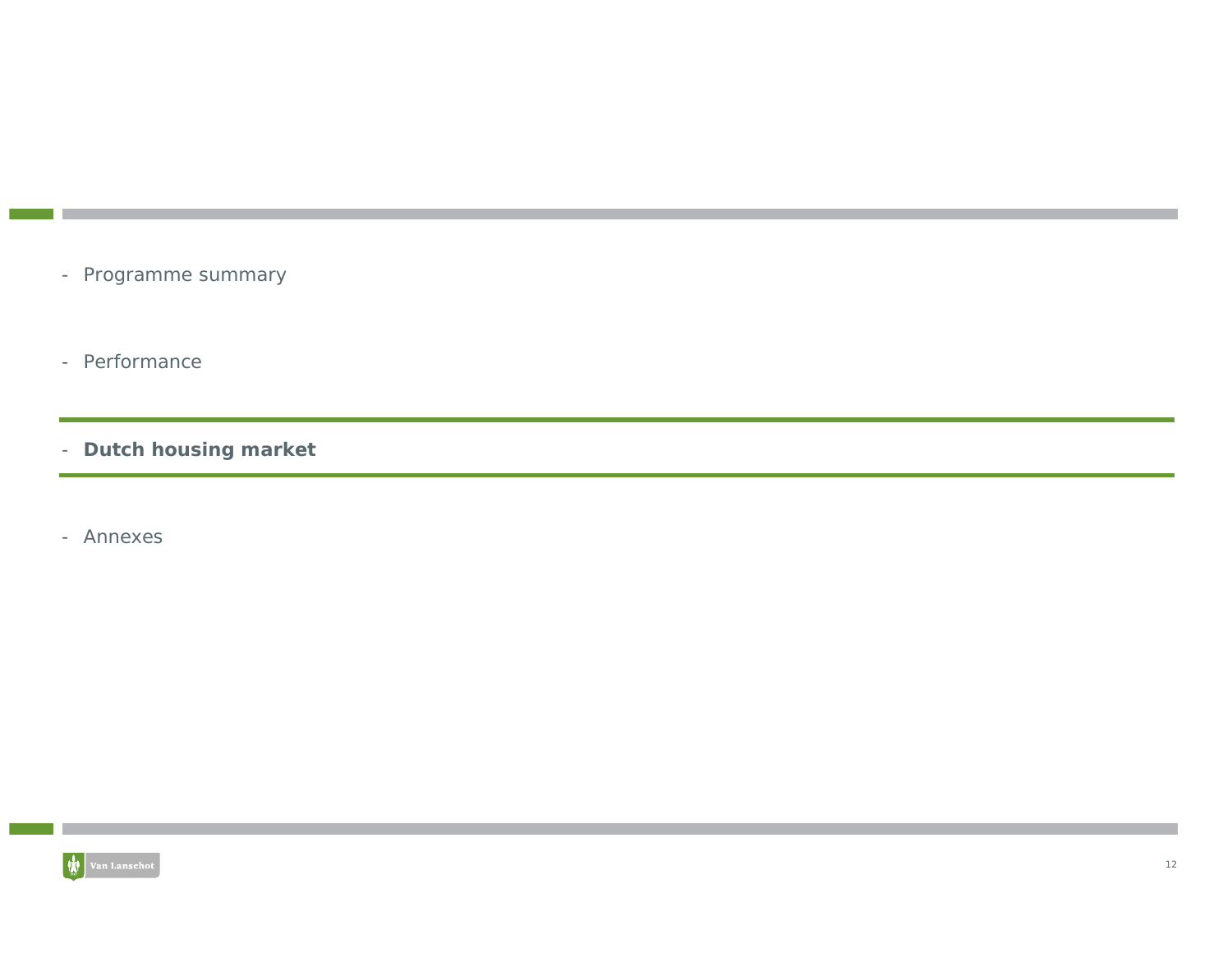# Summary of the Dutch Housing Market\*

- The Dutch existing homes market is still showing no signs of recovery
- In Q4 2011 prices continued to drop
- An average drop of 5% in existing house prices is expected in 2012
- Few vendors are under pressure to sell, the level of payment arrears and forced sales are low
- Affordability will further improve due to lower stamp duty and lower prices
- The year-on-year price drop in 2011 was 2.3%
- The expected number of houses to be sold in 2012 is comparable to 2011
- The market for new-build houses continues to struggle



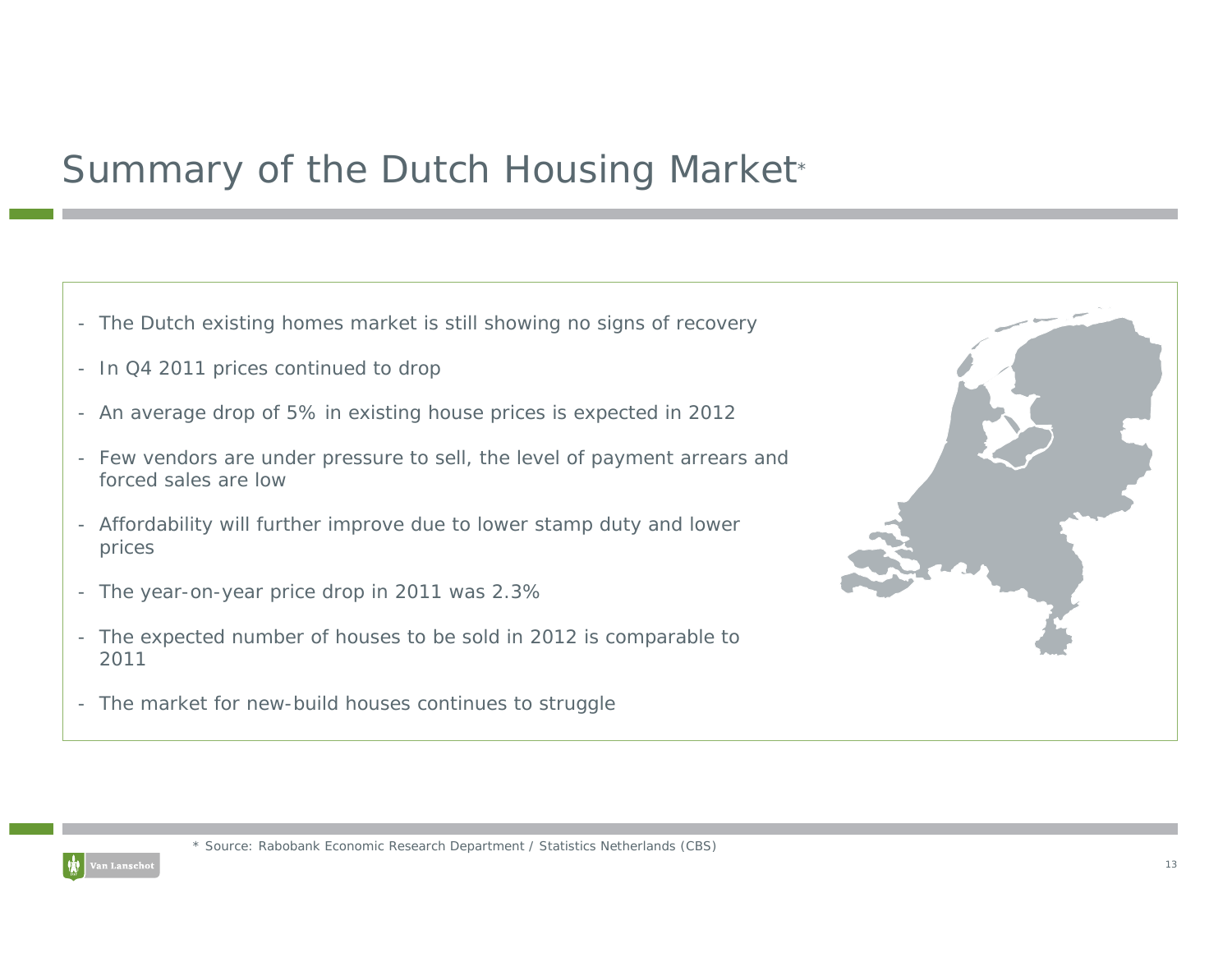# Existing homes

- The year-on-year price drop in 2011 was 2.3% according to existing homes index (PKB Index)
- The gap between prices at the peak of the index and the current level increased further, currently at 10.9%
- Since 1995 house prices have increased by a factor of 2.6
- An average drop of 5% in existing house prices is expected for 2012

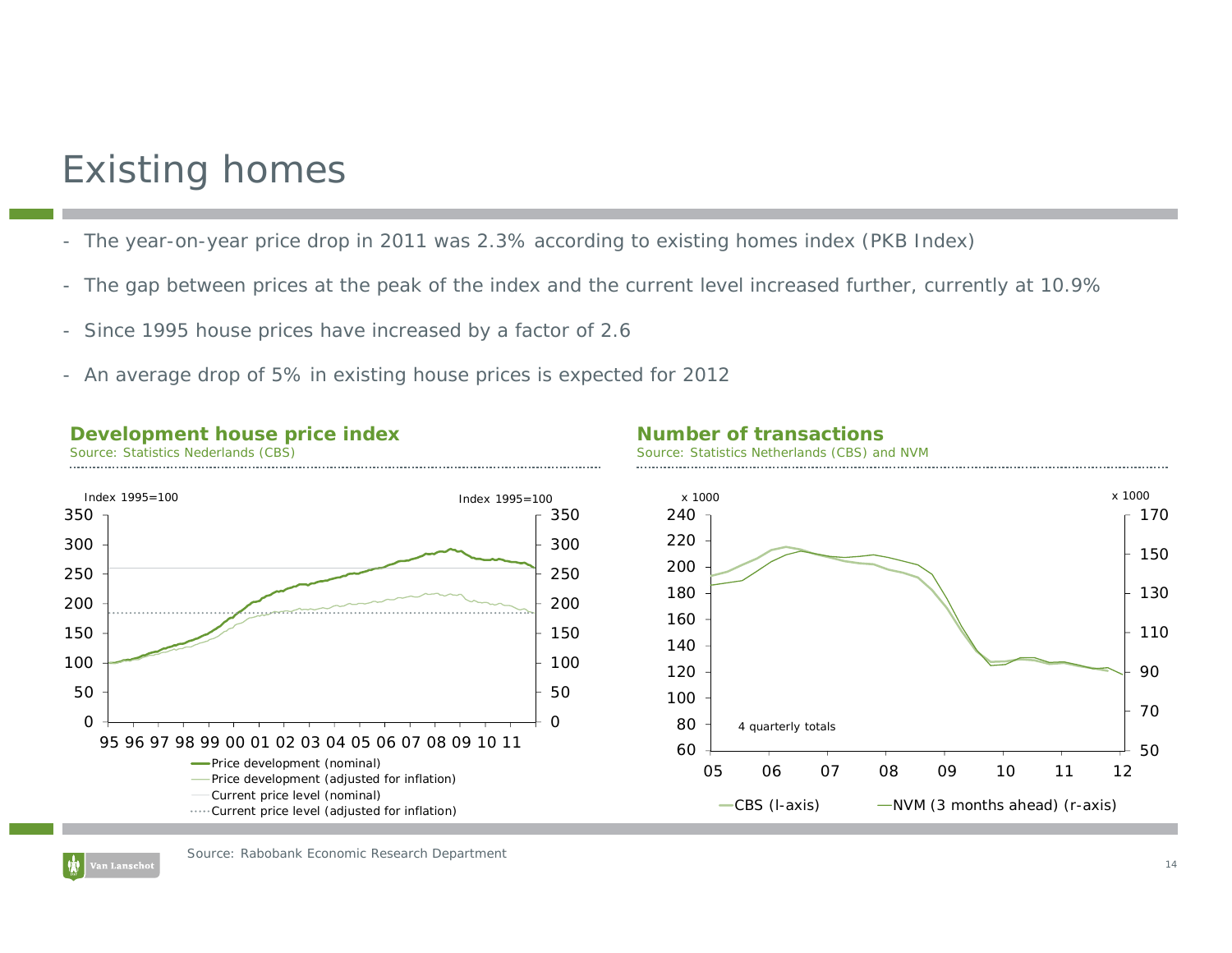## New-build housing

- Recovery in construction output in the first half of 2011 did not continue in the second half of the year
- At the end of 2011, the order books in the house-building industry were not well filled
- The number of issued building permits declined
- The construction sector benefited from a mild start of the winter

### **Construction output**

Statistics Netherlands (CBS)



### **Productive hours**



Statistics Netherlands (CBS)

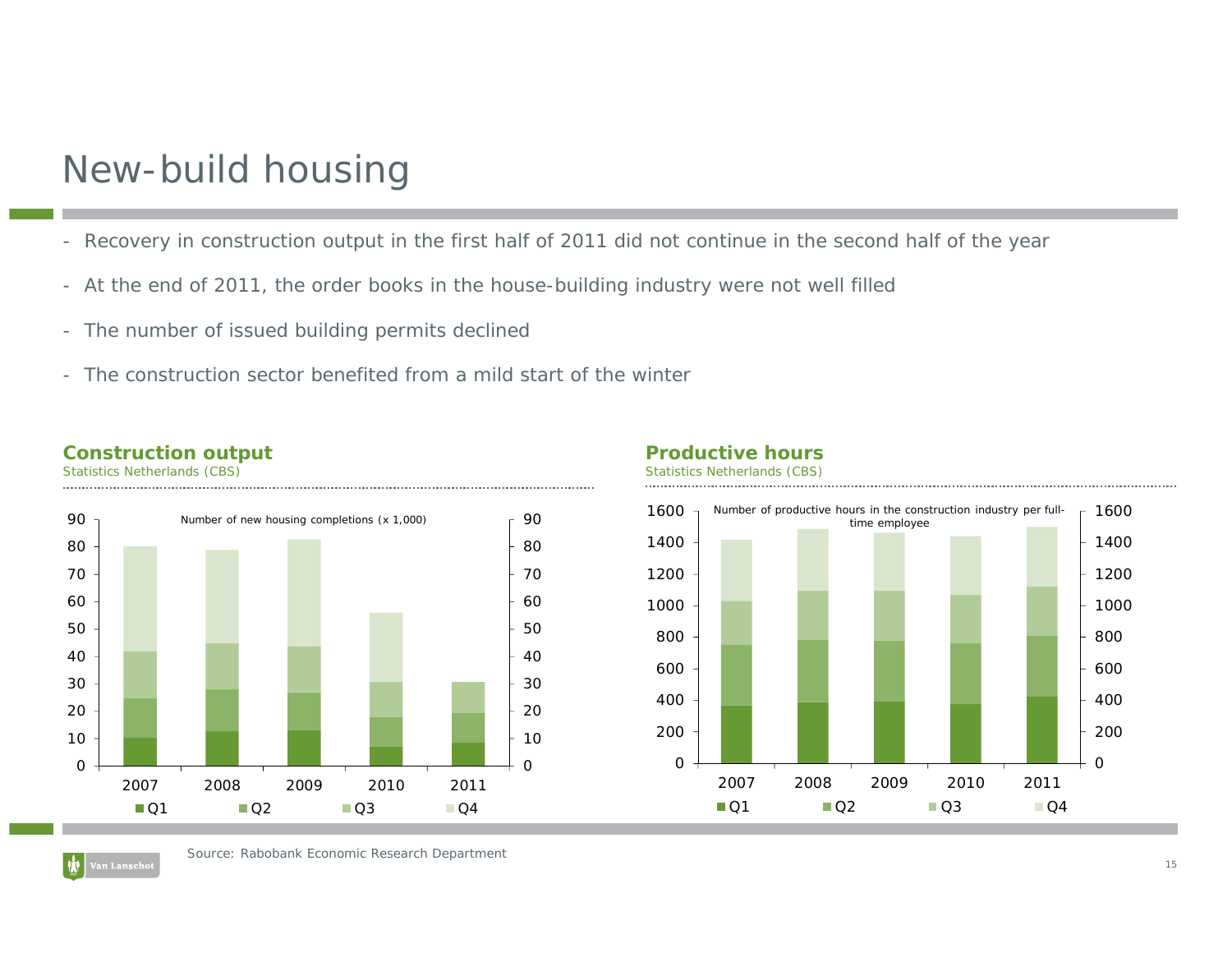# Affordability

- The affordability of purchasing a house remained unchanged in 2011 despite deteriorating economic conditions
- For 2012 the affordability is expected to improve due to decreasing house prices
- Due to the rise of non-housing fixed costs there is less room for spending on housing



### **Improvement in affordability**

.<br>Van Lanscho

Source: CPB, CBS/Land Registry, Reuters EcoWin, Rabobank



### **Reduced scope for spending on housing** Source: Nibud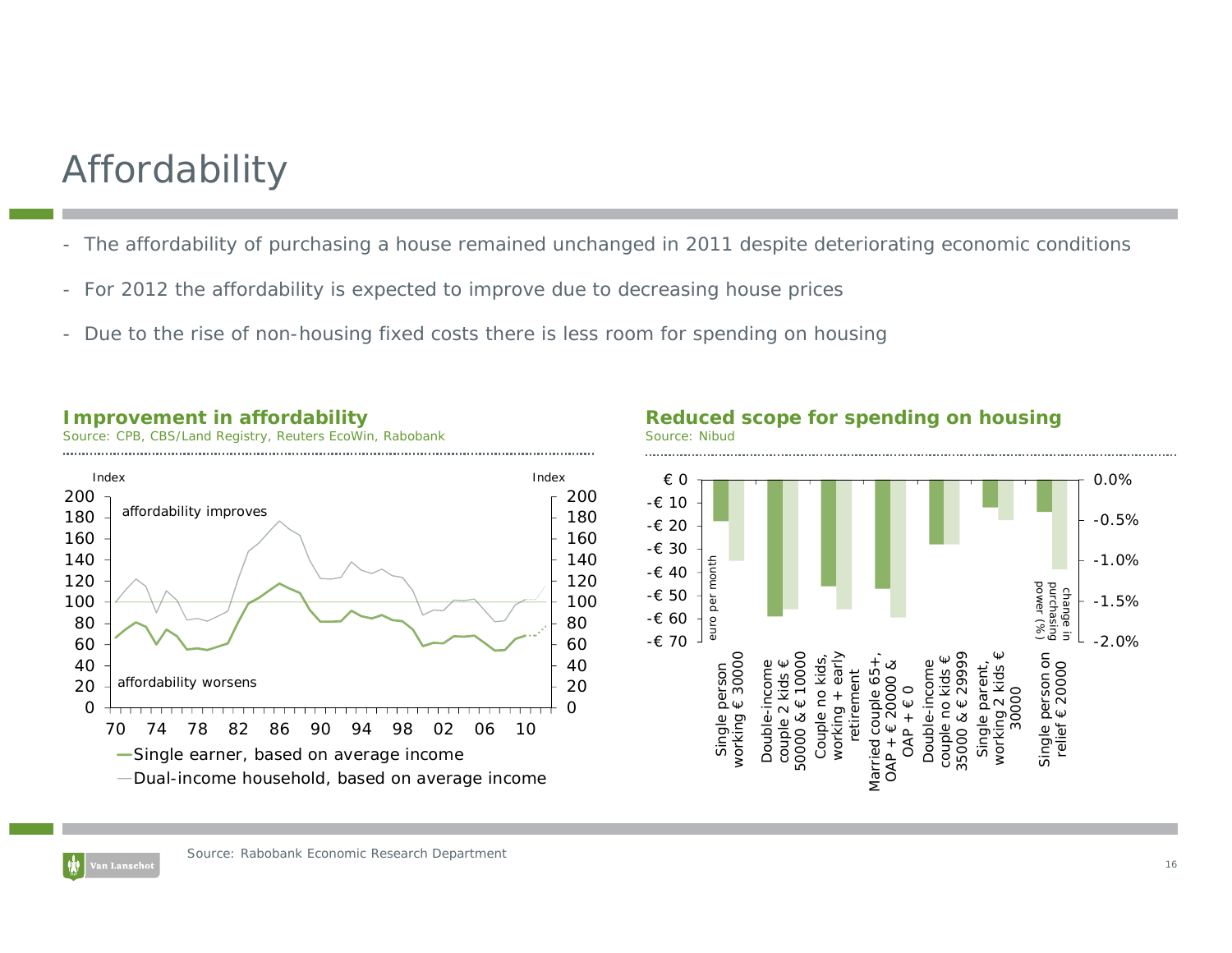# Mortgage market

**Further decline in mortgages registered**

Source: Statistics Netherlands (CBS) and Land Registry

- The number of mortgages issued is strongly related to transaction numbers
- In the market for mortgage renewals, both volume and turnover showed a year-on-year decline
- From 2001 to 2010 the mortgage amount increased faster than the average purchase price. Since 2010 the reverse is the case, the LTV ratio of mortgages is currently declining



### **Average mortgage rate**





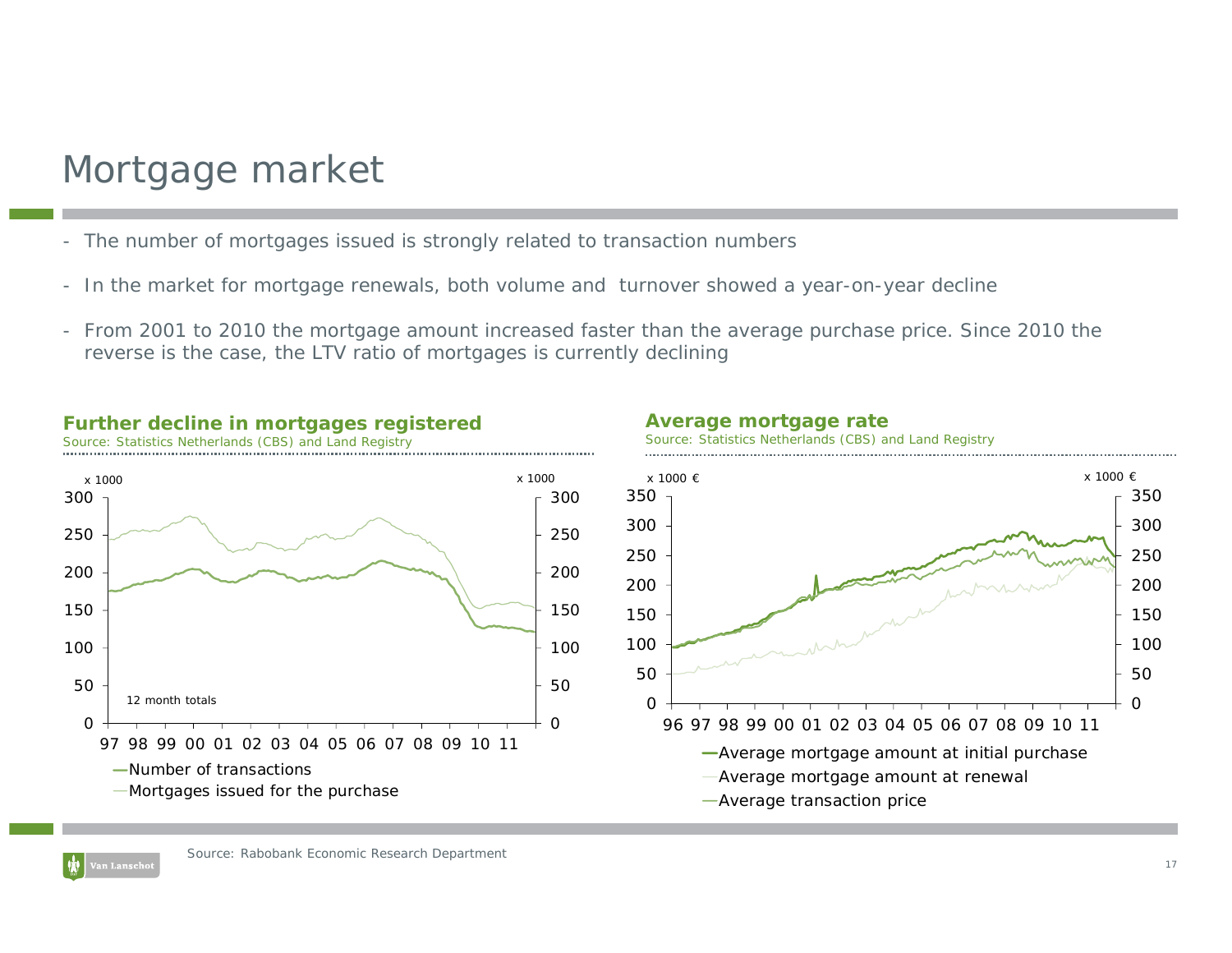# The downturn of the housing market

- The rise in house prices came to a halt in the 2nd quarter of 2008, after a period of nearly 25 years
- During the 'boom' of 2005-2008 as well as in the years following, there was regional divergence in price developments
- Most of former 'top performers' during the boom experienced the sharpest price drop, with a few exceptions

# $(NL = +16%)$  $> +20%$ +16% - +20%+12% - +16%+8% - +12% $< +8%$

**Median house price during the boom (2005-2008)**

Source: NVM, Data processing: Rabobank





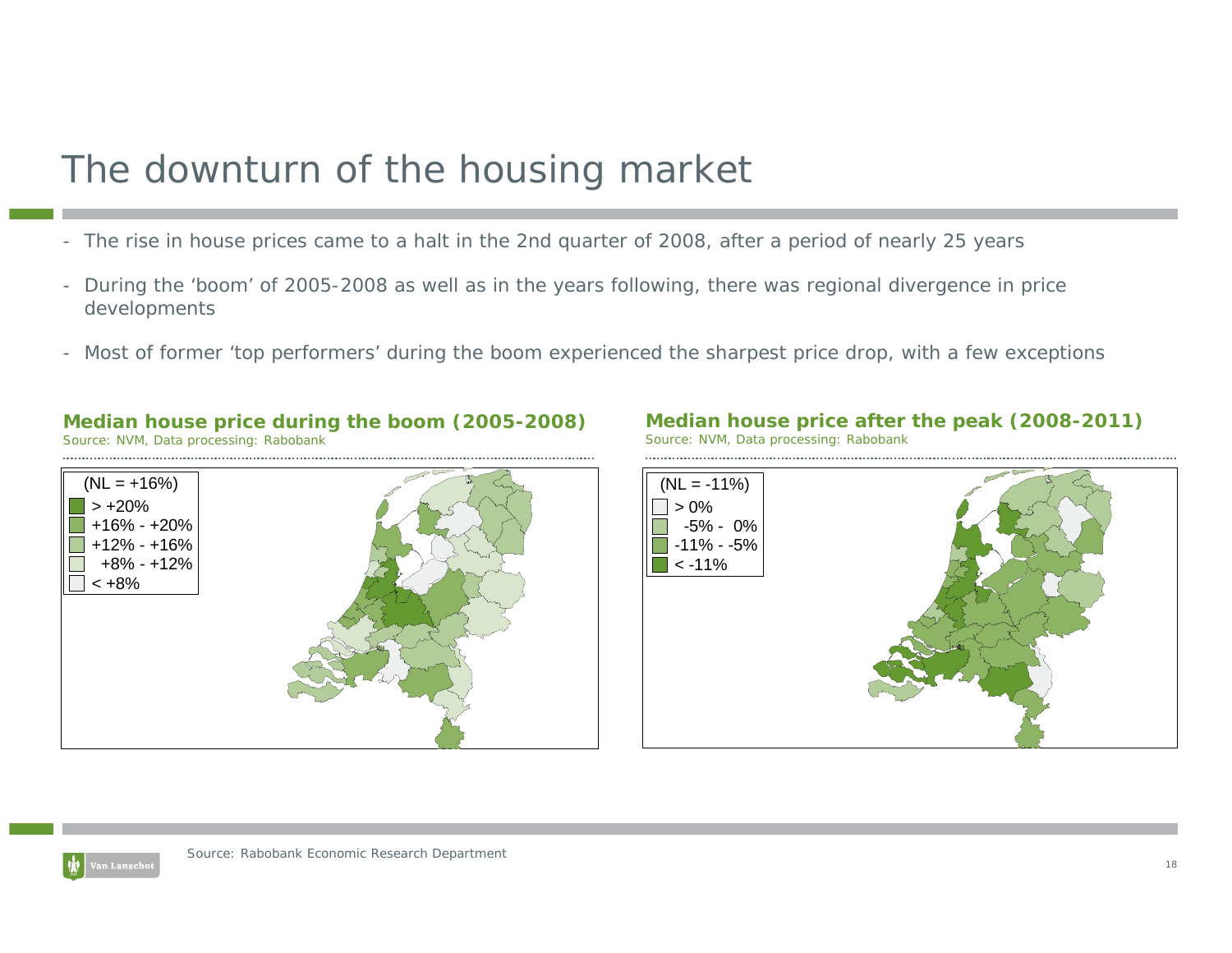# Mortgage foreclosures and losses in the Netherlands

- The Dutch Land Registry recorded 432 forced sales during Q3 2011
- The total number of foreclosures is expected to total 2,500 in 2011 (2,086 in 2010 )
- The relative number of forced sales has increased due to a significant decrease in the number of transactions since 2008
- The proportion of forced sales in terms of the total number of owner-occupied houses is approximately 0.07%



### **Number of foreclosures**

Source: Land registry, Rabobank

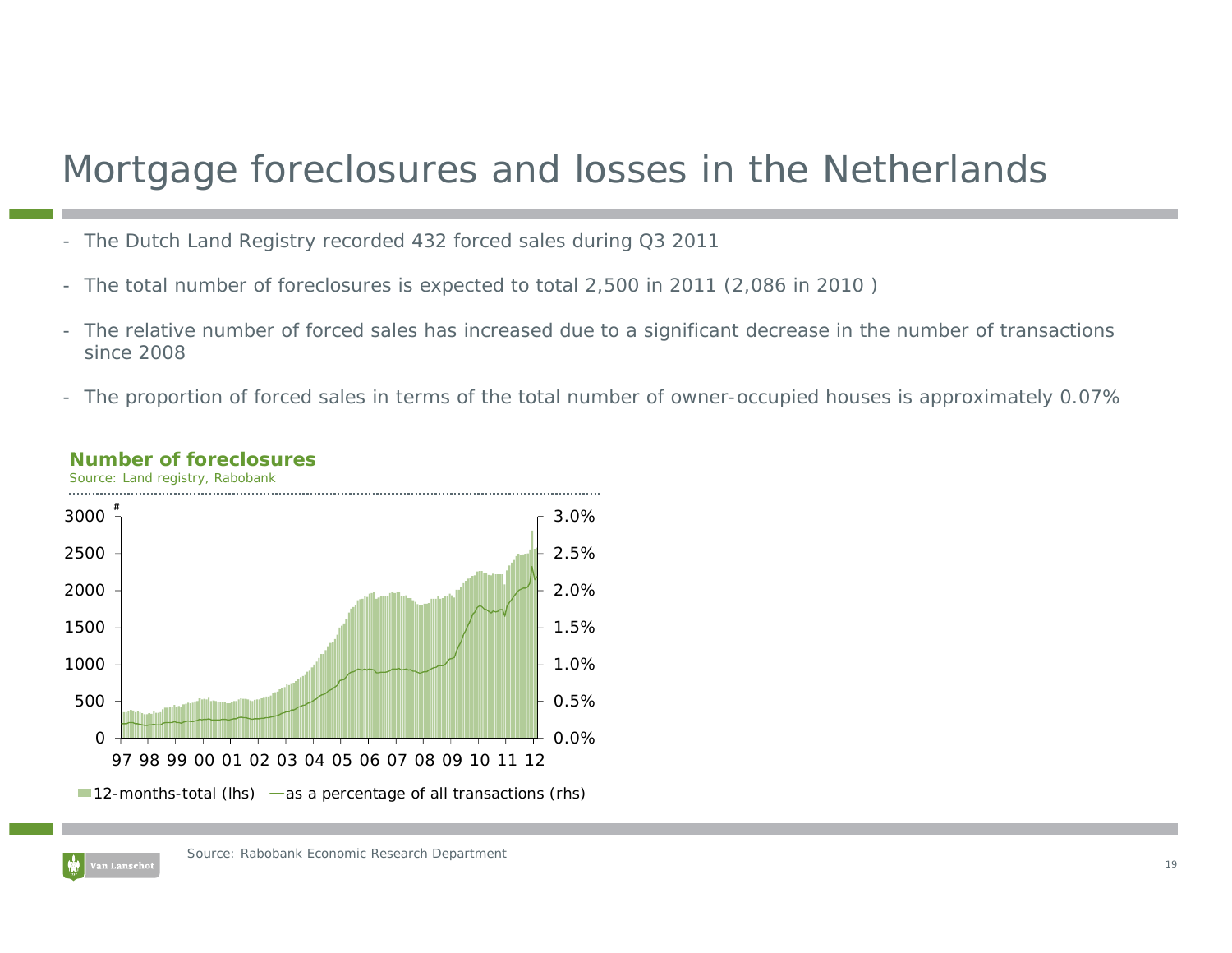- Programme summary
- Performance
- Dutch housing market
- **Annexes**
	- **Annex I: Origination and servicing**
	- Annex II: Dutch tax regime
	- Annex III: Contact details

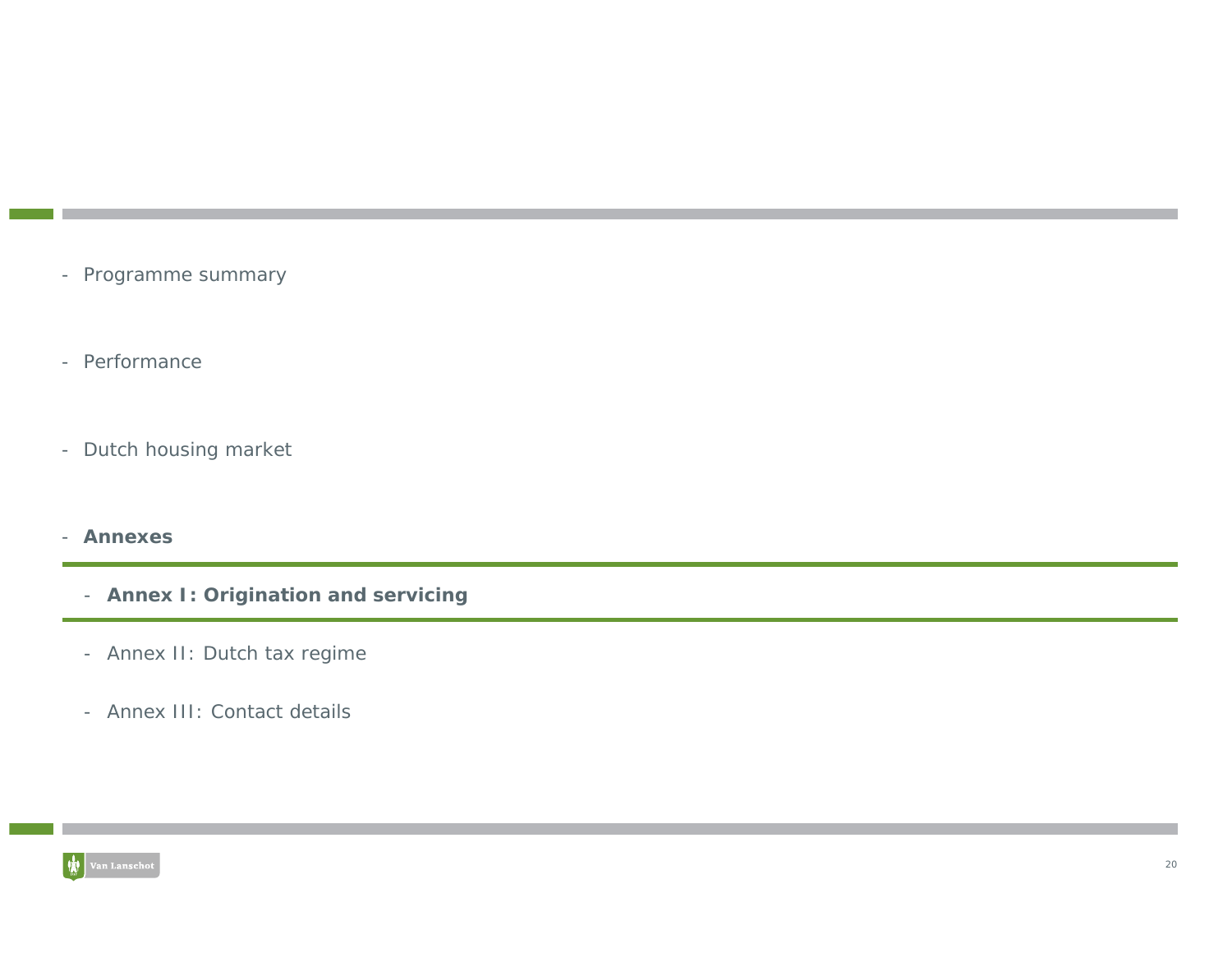# Van Lanschot's product offering

### **Van Lanschot offers private banking services to wealthy individuals**

- •Advice on financial planning and wealth management
- •Mortgage loans offered to target group clients as part of a full-service financial solution concept
- •Focus on tailor-made advice and high quality service level
- •Different types of mortgage loans
- •Advice on best mortgage loan type and interest rate for the client: "does the solution suit the client"
- • Van Lanschot's "advisory policy":
	- ¾ Check on income and assets: is the client able to pay the interest and redemptions, while maintaining desired standard of living
	- ¾ Risk awareness: changing interest rates, declining house prices
	- ¾ Scenarios and calculations for key moments in the lifecycle

### **Origination at Van Lanschot**

- •All mortgage loans are originated at branch offices of Van Lanschot
- •Very limited use of intermediaries in origination of mortgage loans (none since 2009)
- •Always direct contact with the client, even if client was introduced by intermediary
- • Underwriting separate from commercial teams: all mortgage loan applications are checked and approved by Van Lanschot at head office

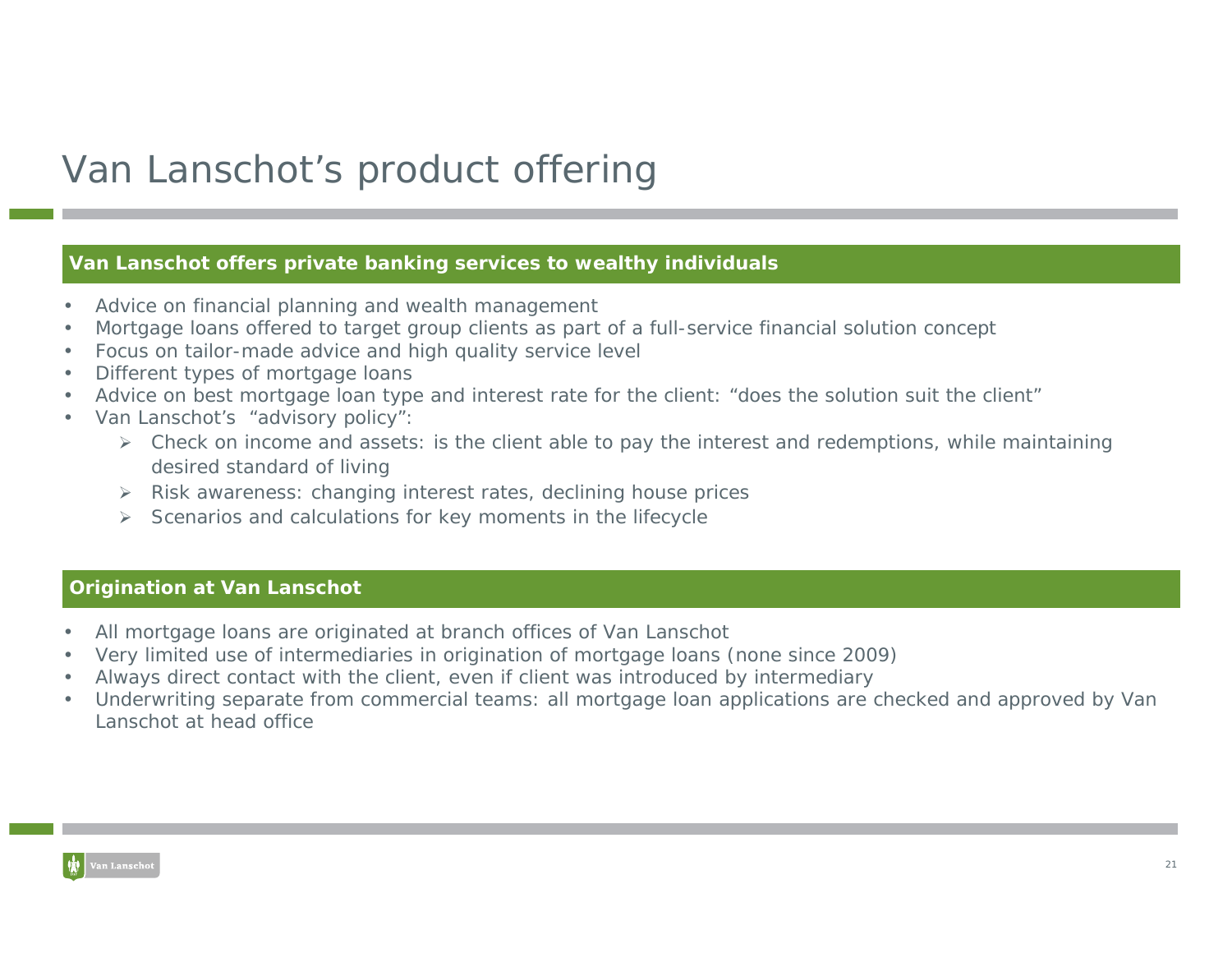# Origination & underwriting (I/II)

### **Underwriting criteria**

- •Dutch nationality or permanent resident in the Netherlands
- •Employment contract for indefinite period, in principle no temporary contracts
- •Self-employed borrowers (three years of history, except for business professionals and medical practitioners)
- •Cohabiting (registered) or married partners are jointly and severally liable
- • Income is compliant with NIBUD norm of GHF (*Gedragscode Hypothecaire Financieringen*) Income components for calculation:
	- ¾ Fixed salary, subject to employer's declaration and salary slips, of both borrowers taken into account
	- ¾ Maximum 50% of variable income taken into account provided it is of recurring nature
	- ¾ Income from invested capital limited to 3% of capital
	- ¾ Net rental earnings (interest, installments and maintenance fees deducted)
- •Mortgages up to € 2m: maximum 104% of market value
- •Mortgages above € 2m: maximum 100% of market value
- •Interest-only up to 50% of market value
- •Various Fraud & Insurance requirements

### **Fraud & Insurance requirements**

- •Various fraud checks done (BKR, SFH, VIS, EVA, employer's certificate)\*
- •Continuous contact between banker and client
- •Mandatory hazard insurance based on reconstruction value
- •Life insurance compulsory above 70% of market value
- •Risk of disability needs to be covered for self-employed borrowers

*\*) BKR (Credit Registration Bureau), SFH (Anti-Fraud System), VIS (Identification System), Eva (Anti-Fraud System)*

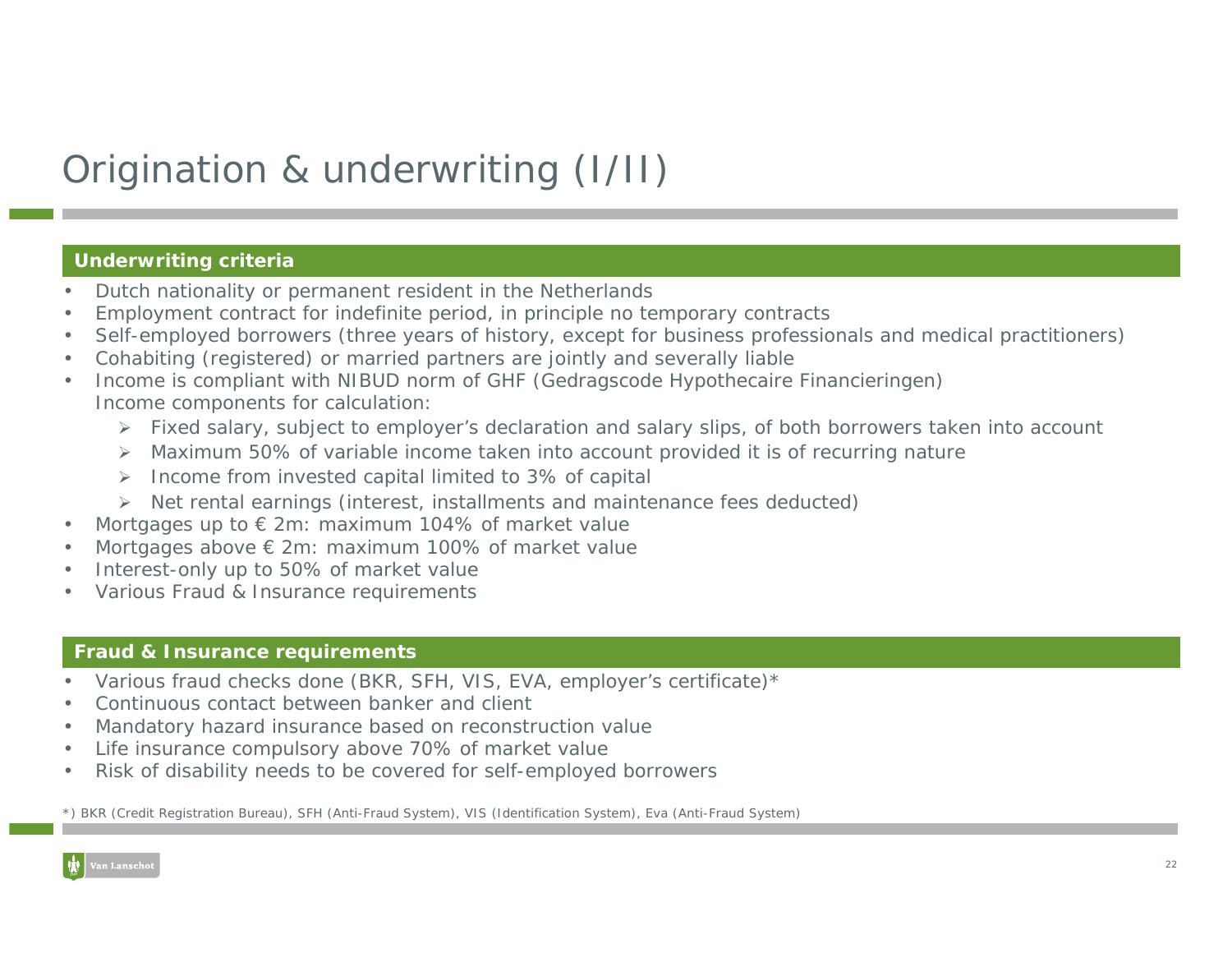# Origination & underwriting (II/II)

### **Loan approval**

- •Credit Approval and Control: up to  $\epsilon$  3m, at three different levels (minimum 4 eyes)
- • Credit Risk Committee: > € 3m, consisting of all members of Board of Managing Directors, Director of Credit Risk Management and Head of Private & Business Banking
- •No standard exception policy due to customer base of wealthy individuals

### **Property valuation**

- •Mandatory property valuation
- •Full appraisal is carried out according to the requirements of the Dutch Central Bank
- •Only valuation reports from qualified appraisers and valuation agents
- •Valuation reports should not be older than 6 months
- • Exceptions:
	- ¾ Sales contract for newly built properties (not in pool)

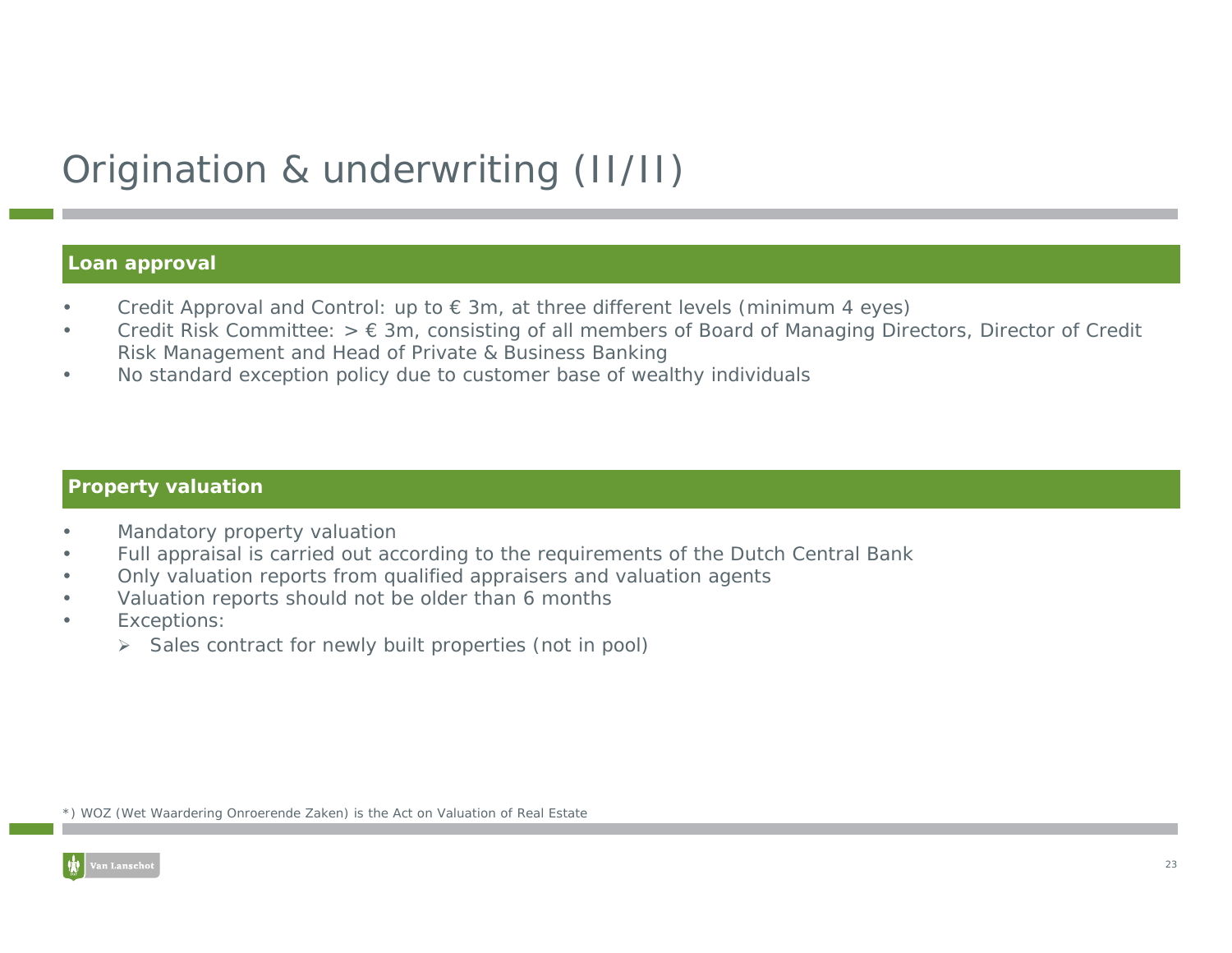# Servicing & arrears management

### **Servicing**

- •All in-house: no outsourcing
- •All mortgage loan payments via direct debit from current account with Van Lanschot

### **Arrears management/Timeline**

- • Mortgage loans are considered in arrears if current account is overdrawn for more than one day and for an amount in excess of € 250
- •All accounts which are overdrawn are monitored by a central desk of the risk management
- •Account managers have to report on accounts overdrawn in excess of  $\epsilon$  5,000 at least monthly to risk management

Day 0: non-payment of borrower

- Day 35: a reminder letter is sent to the client with request to settle the overdrawn amount
- Day 55: a second letter is sent
- Day 75: a third letter is sent
- Day 90: the recovery department is informed about the default status
- •During this period, the account manager is in regular contact with clients to resolve the arrears

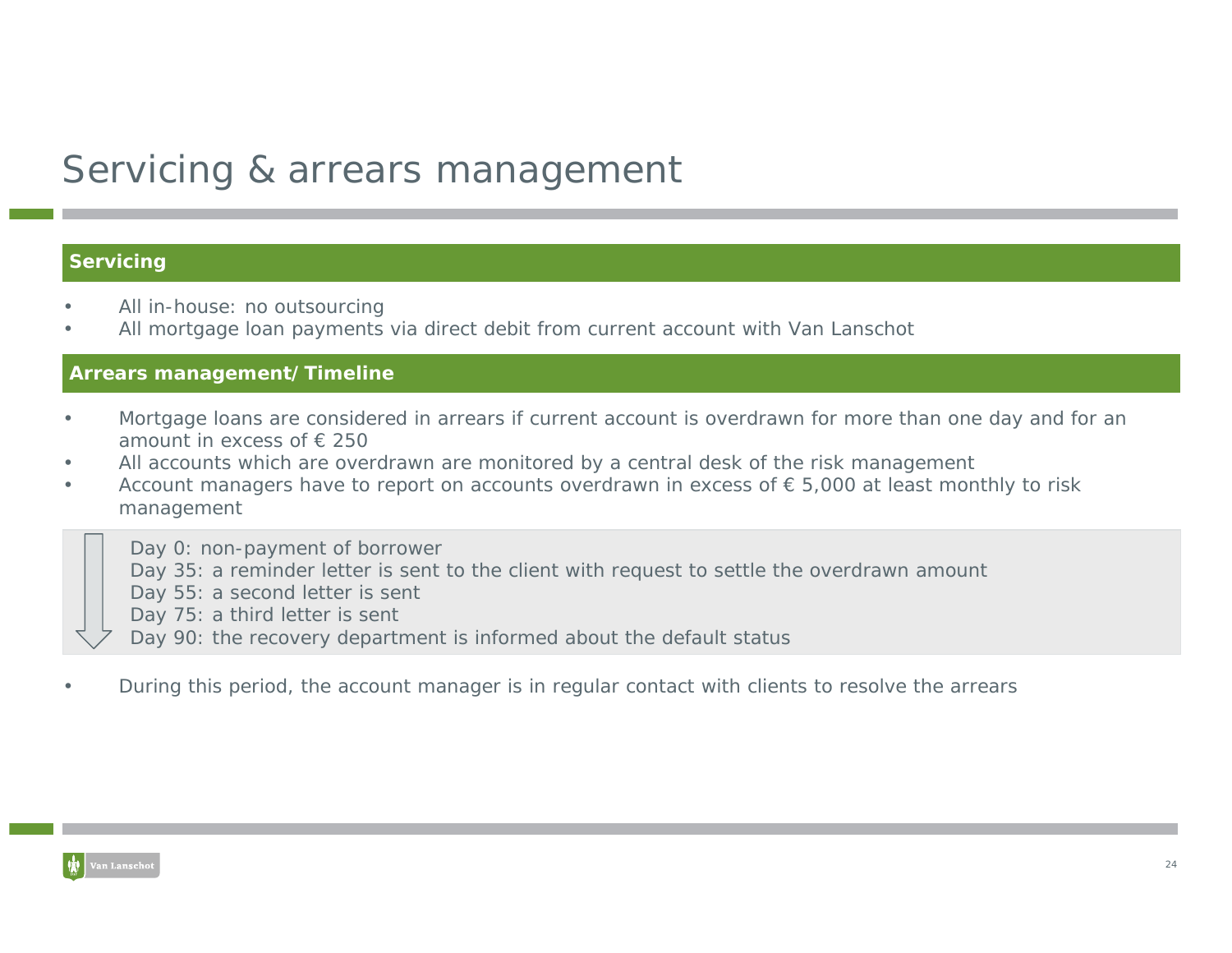# Recovery & foreclosure (I/II)

### **Recovery department**

- • The recovery department contacts the client and assesses his position with Van Lanschot in terms of value and relationship
- • Two possibilities arise:
	- ¾ Situation is considered to be curable: tailor-made rectification plan and vigorous follow-up
	- ¾ Situation is not considered to be curable: foreclosure process is initiated
- •There are no specific timelines for foreclosure, this is client-specific

### **Foreclosure and repossession**

- •Van Lanschot always tries to convince the client to sell the property on a voluntary basis
- •If the client does not agree to a voluntary sale, the sale will be forced via public auction
- •Van Lanschot is always present at auctions, either through an employee or a representative

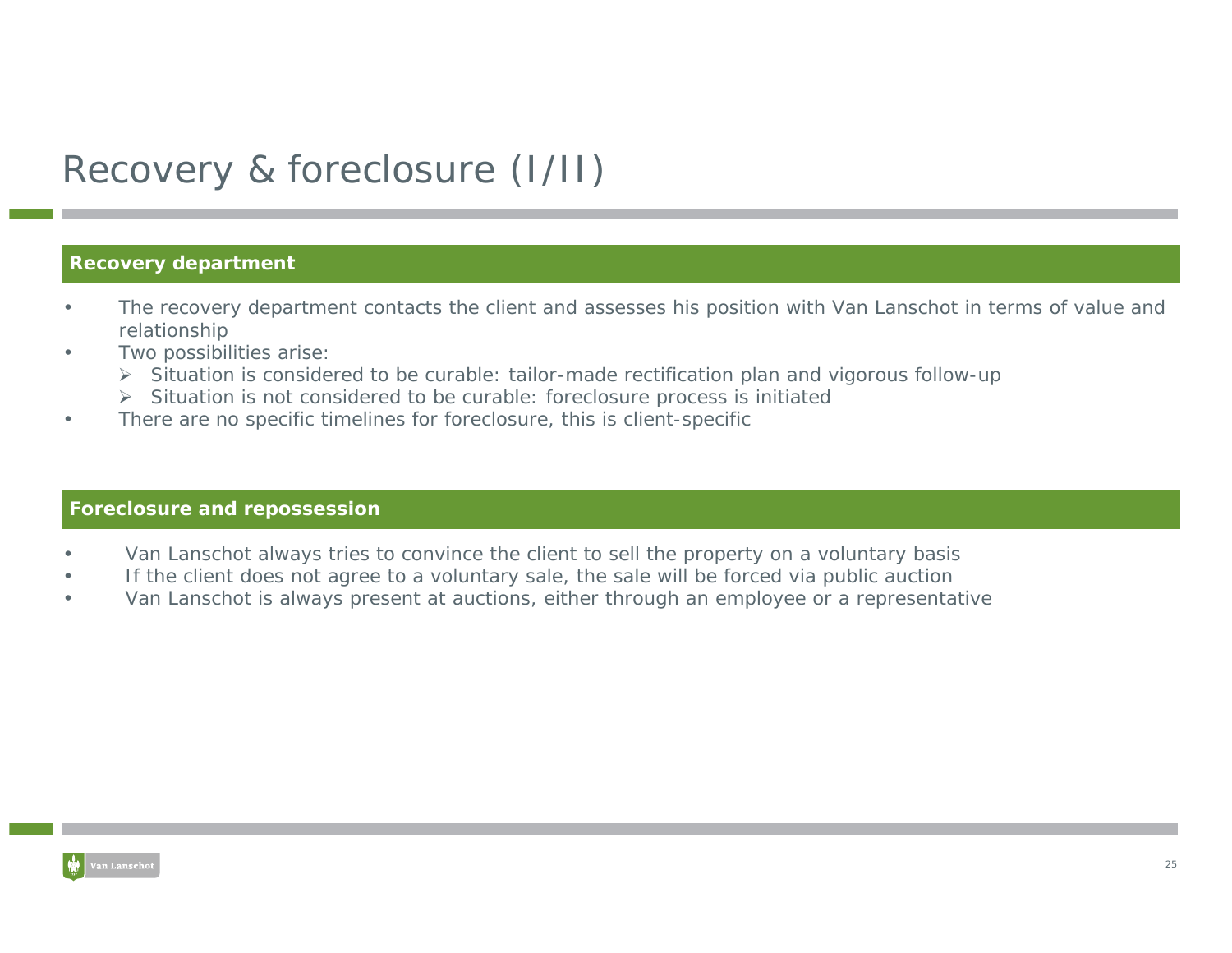# Recovery & foreclosure (II/II)

### **Foreclosure procedures**

- •New appraisal of the real estate
- •Account manager discusses the minimum price internally
- •Mandate given by Director of Credit Risk Management to participate and bid at public auction
- • An account manager of the Recovery Department or a representative of the bank attends the auction, and participates in order to raise the price at least up to the minimum price
- •Real estate bought by the bank is held by a private company of Van Lanschot
- •The facility department of the bank makes sure that all necessary actions are taken to maintain the property

### **Workforce overview**

•Recovery department: 10 full time employees

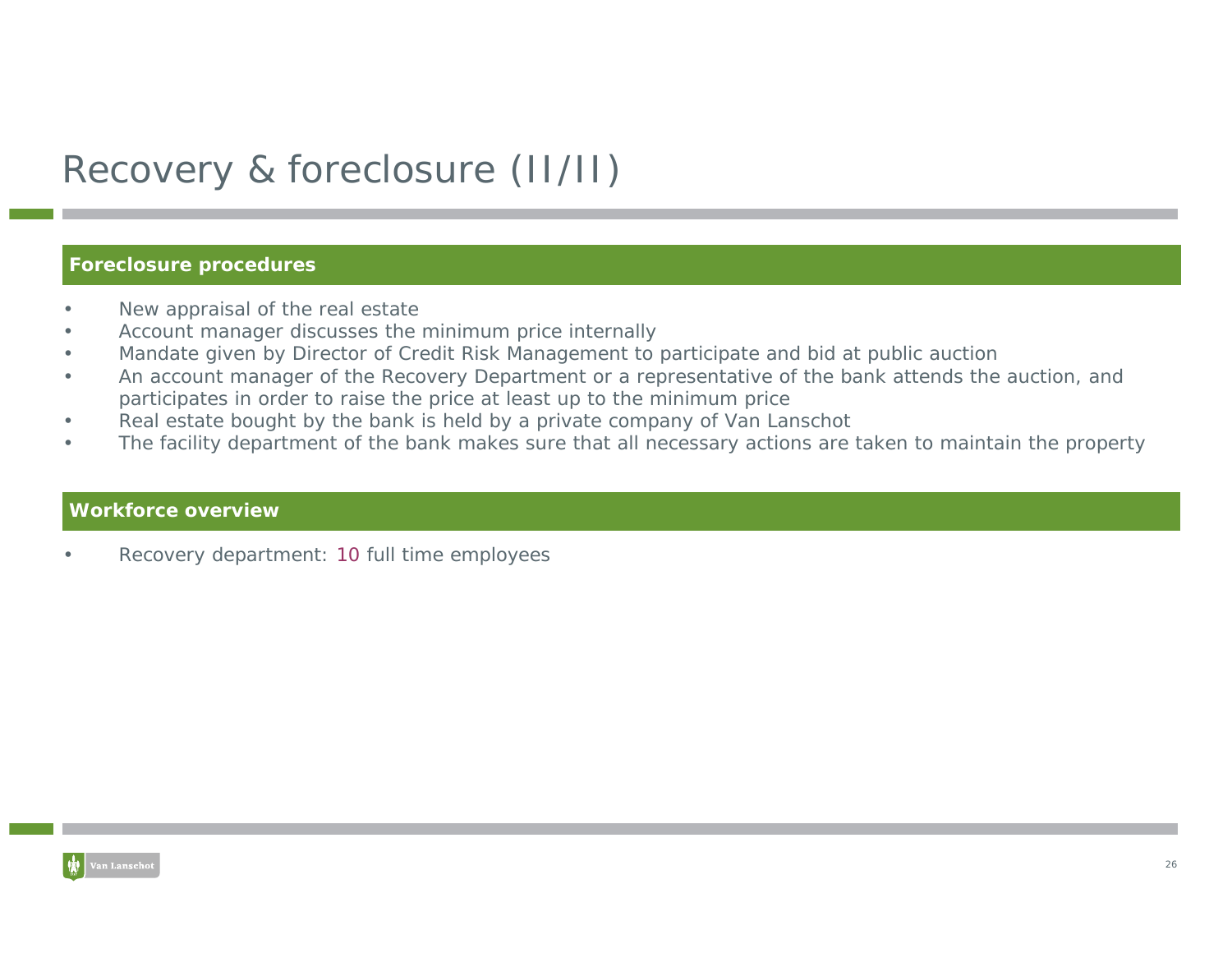- Programme summary
- Performance
- Dutch housing market
- **Annexes**
	- Annex I: Origination and servicing
	- **Annex II: Dutch tax regime**
	- Annex III: Contact details

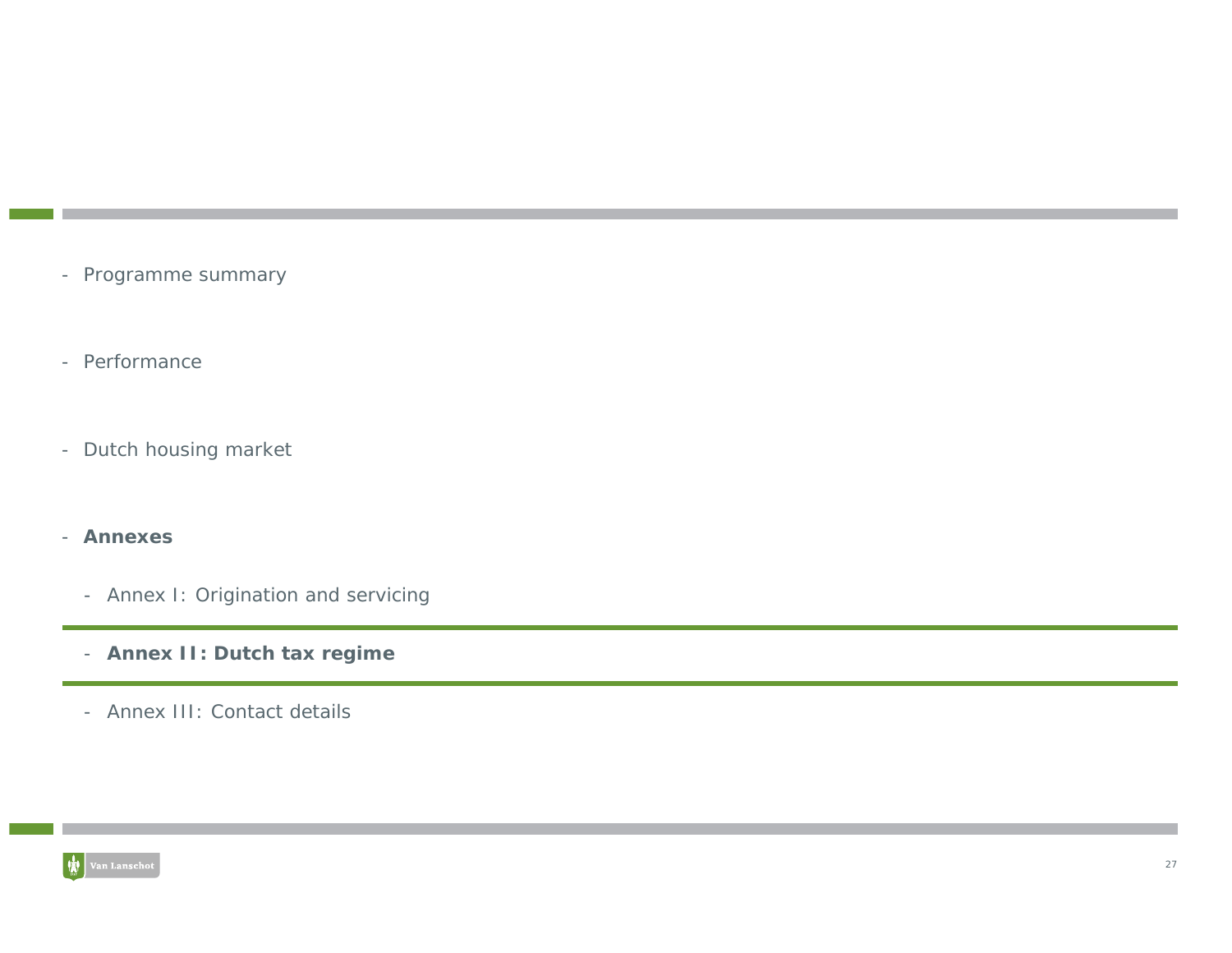## Dutch tax regime (I/II)

### **Tax Legislation as of 2001**

- • Mortgage interest tax deductibility consists of two main elements:
	- •Deductibility applied only to mortgage loans on the borrower's primary residence
	- • Deductibility is only allowed for a maximum period of 30 years after initial claim for deduction of mortgage interest

### **Change of Tax Legislation as of 2004**

- • Interest deduction applies only to the borrower's outstanding mortgage loan amount increased with the difference between:
	- i.the purchase price of the 'new' property; and
	- ii.the profit (if any) on the sale of the 'old' property

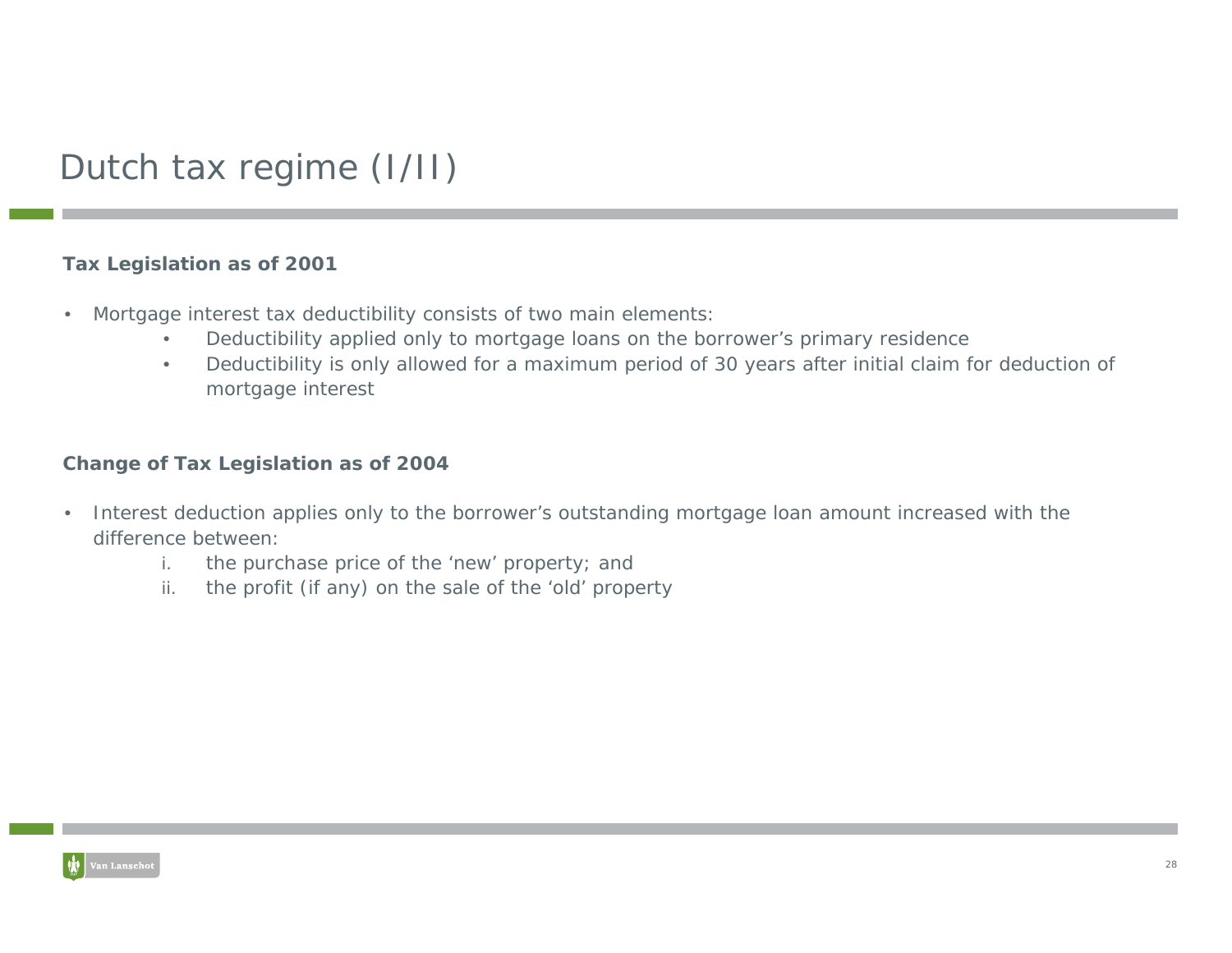# Dutch tax regime (II/II)

Under the Income Tax Act of 2001, income is divided into three separate 'boxes'

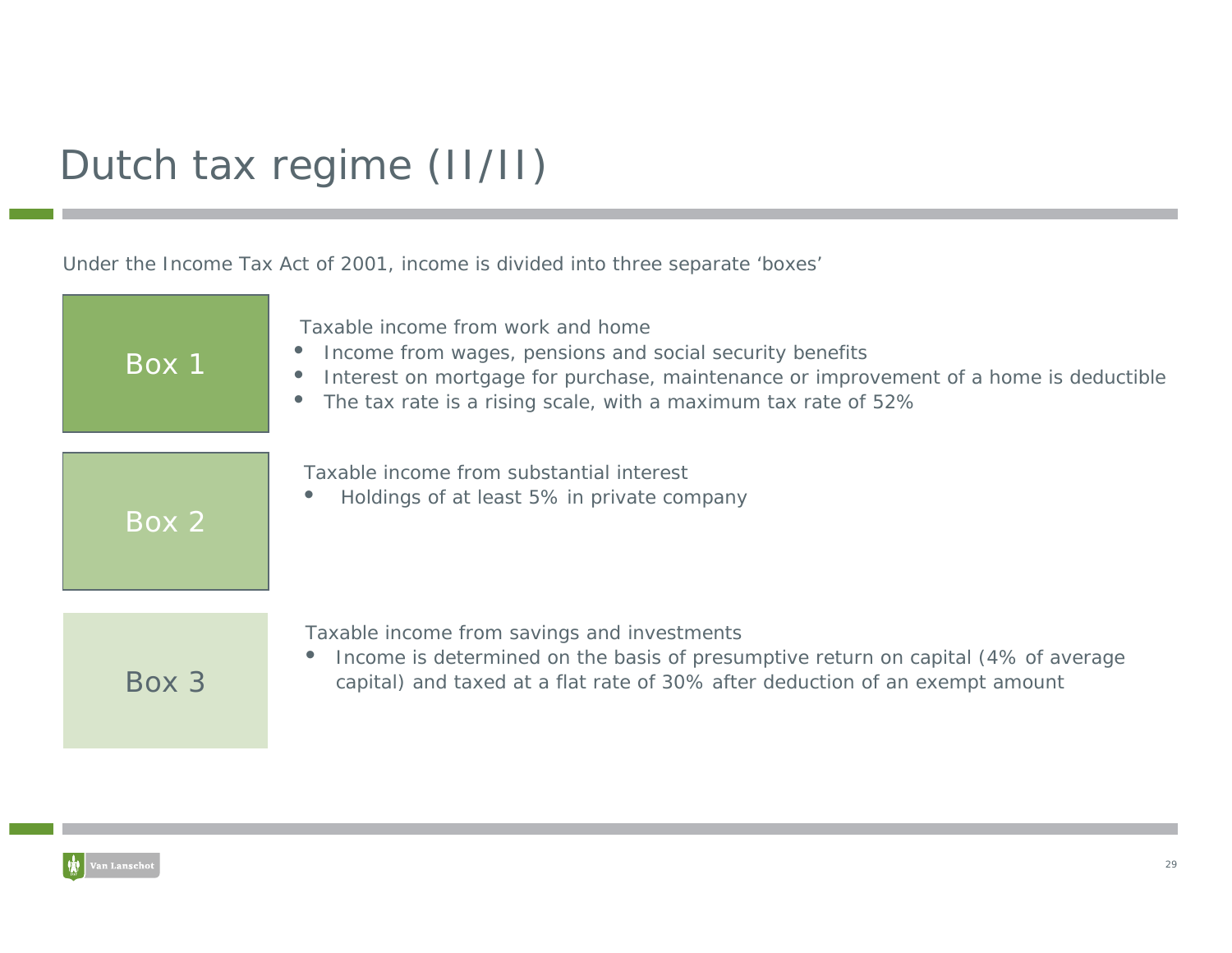- Programme summary
- Performance
- Dutch housing market
- **Annexes**
	- Annex I: Origination and servicing
	- Annex II: Dutch tax regime
	- **Annex III: Contact details**

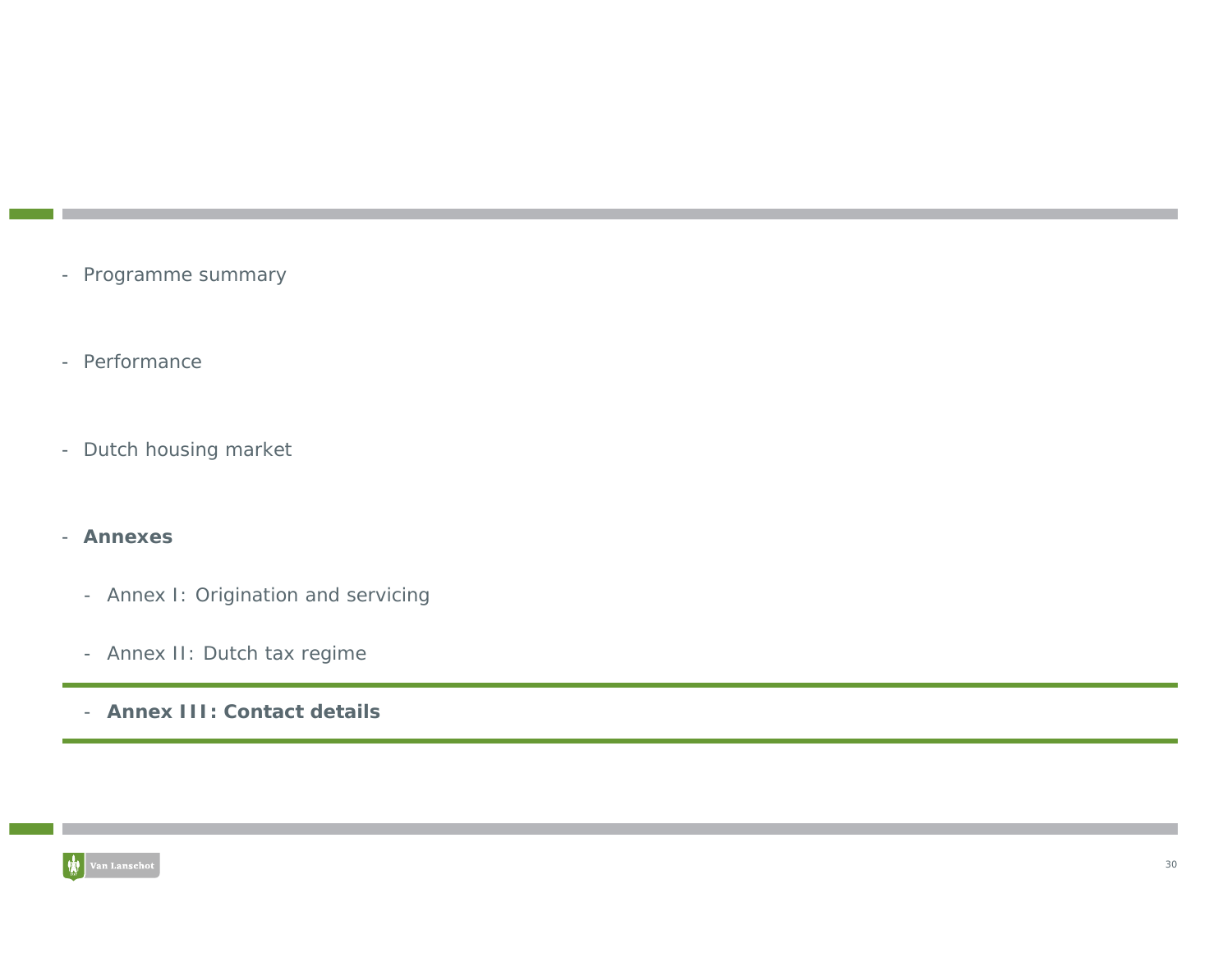# Contact details

|  | <b>Van Lanschot Bankiers</b> |
|--|------------------------------|
|  |                              |

**Geraldine Bakker-Grier**Tel +31 73 548 3350

**Erik Bongaerts Ralf van Betteraij** Tel +31 73 548 8310 Tel +31 73 548 8718

Investor Relations Manager Treasury Manager Treasury Treasury Funding Management g.a.m.bakker@vanlanschot.com e.bongaerts@vanlanschot.com r.vanbetteraij@vanlanschot.com

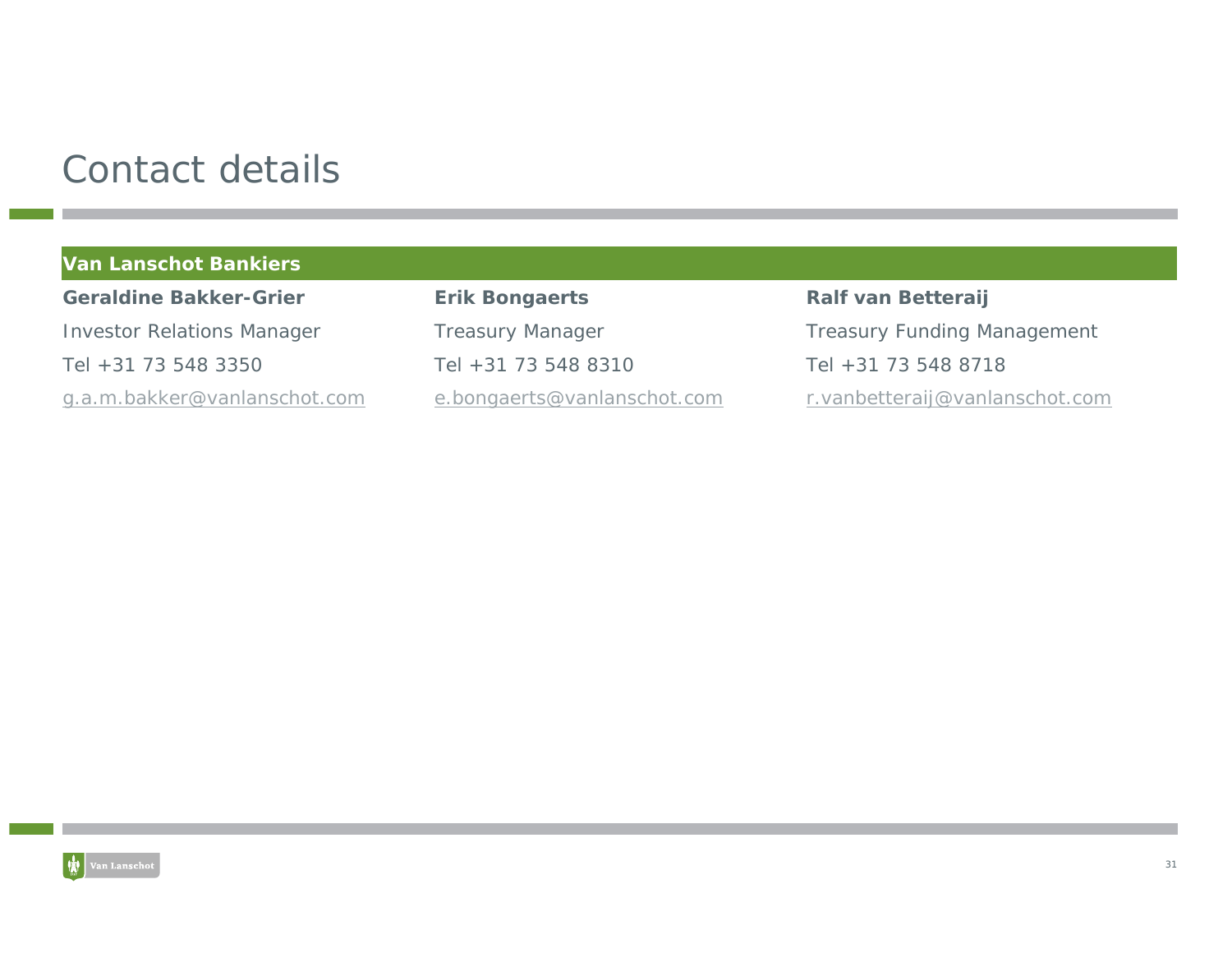# Van Lanschot NV